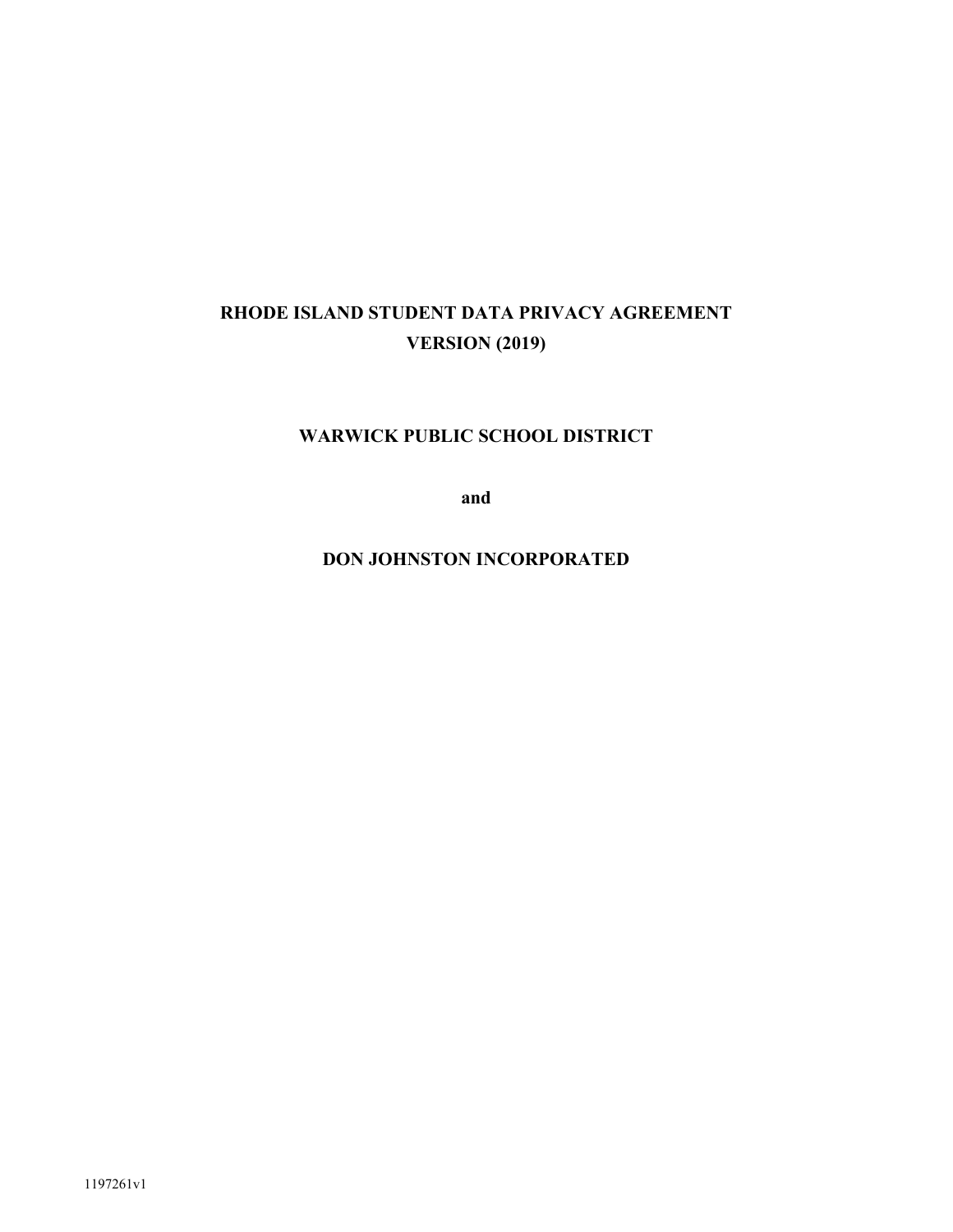This Rhode Island Student Data Privacy Agreement ("DPA") is entered into by and between the school district, Warwick Public School District (hereinafter referred to as "LEA") and Don Johnston Incorporated (hereinafter referred to as "Provider"). The Parties agree to the terms as stated herein.

# **RECITALS**

**WHEREAS,** the Provider has agreed or will agree to provide the Local Education Agency ("LEA") with certain digital educational services ("Services") as described in Article I and Exhibit "A"; and

**WHEREAS**, the Provider, by signing this Agreement, agrees to allow the LEA to offer school districts in Rhode Island the opportunity to accept and enjoy the benefits of the DPA for the Services described, without the need to negotiate terms in a separate DPA; and

**WHEREAS,** in order to provide the Services described in Article 1 and Appendix A, the Provider may receive or create and the LEA may provide documents or data that are covered by several federal statutes, among them, the Federal Educational Rights and Privacy Act ("FERPA") at 20 U.S.C. 1232g and 34 CFR Part 99, Children's Online Privacy Protection Act ("COPPA"), 15 U.S.C. 6501-6502; Protection of Pupil Rights Amendment ("PPRA") 20 U.S.C. 1232h; the Individuals with Disabilities Education Act ("IDEA"), 20 U.S.C. §§ 1400 et. seq.; and

**WHEREAS,** the documents and data transferred from Rhode Island LEAs and created by the Provider's Services are also subject to several Rhode Island student privacy laws, including R.I.G.L. 16-71-1, et. seq., R.I.G.L. 16-104-1 and R.I.G.L., 11-49.3 et. seq.; and

**WHEREAS,** the Parties wish to enter into this DPA to ensure that the Services provided conform to the requirements of the privacy laws referred to above and to establish implementing procedures and duties.

**NOW THEREFORE,** for good and valuable consideration, the parties agree as follows:

# **ARTICLE I: PURPOSE AND SCOPE**

- **1. Purpose of DPA**. The purpose of this DPA is to describe the duties and responsibilities to protect Student Data (as defined in Exhibit "C") transmitted to Provider from the LEA pursuant to Exhibit "A", including compliance with all applicable state privacy statutes, including the FERPA, PPRA, COPPA, IDEA, R.I.G.L. 16-71-1, et. seq., R.I.G.L. 16-104-1, and R.I.G.L., 11- 49.3 et. seq.. In performing these services, to the extent Personally Identifiable Information (as defined in Exhibit "C") from Pupil Records (as defined in Exhibit "C") are transmitted to Provider from LEA, the Provider shall be considered a School Official with a legitimate educational interest, and performing services otherwise provided by the LEA. Provider shall be under the direct control and supervision of the LEA. Control duties are set forth below.
	- **2. Nature of Services Provided**. The Provider has agreed to provide the following digital educational services described in Exhibit "A".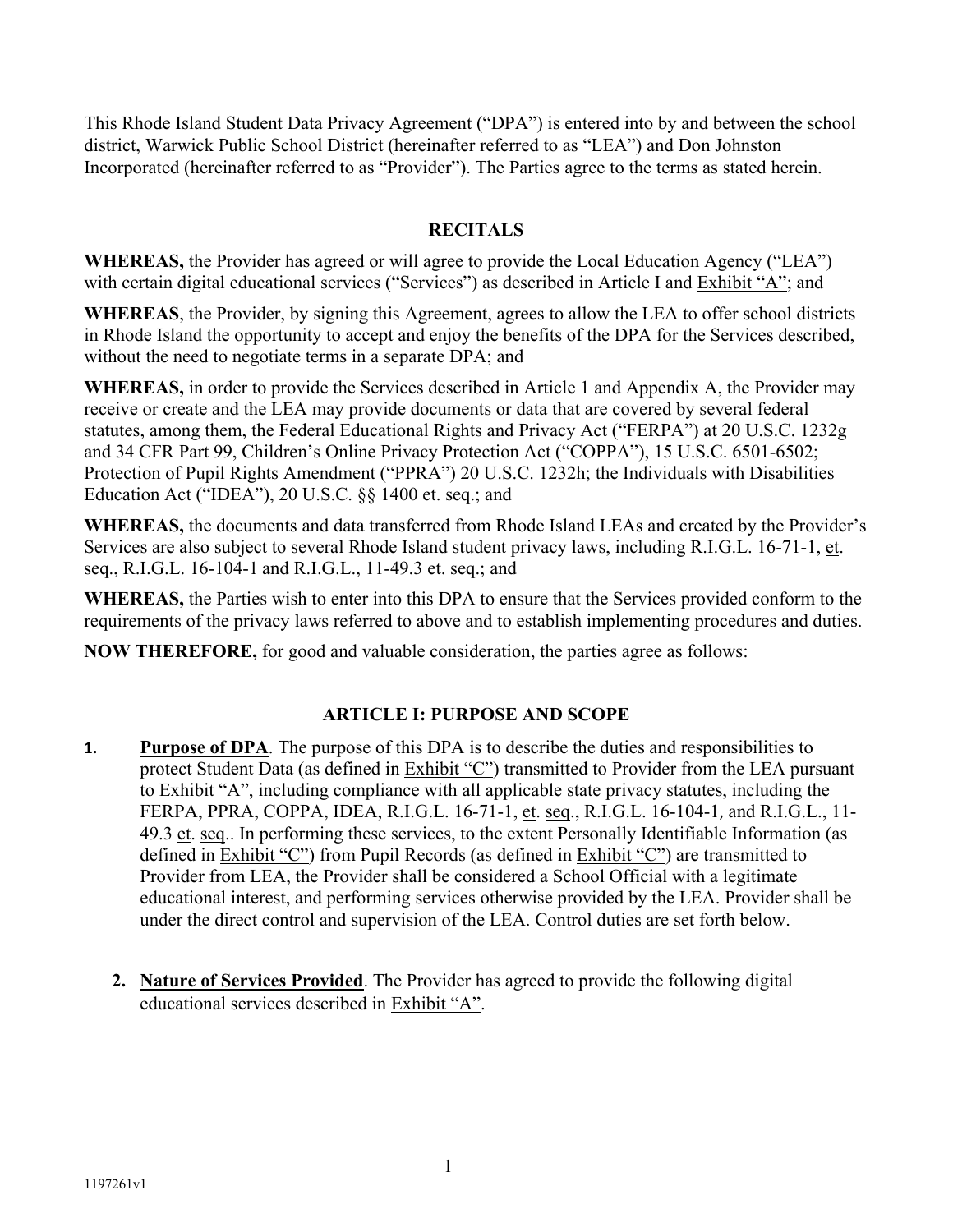- **3. Student Data to Be Provided**. In order to perform the Services described in this Article and Exhibit "A", LEA shall provide the categories of data described in the Schedule of Data, attached hereto as Exhibit "B".
- **4. DPA Definitions**. The definition of terms used in this DPA is found in Exhibit "C". In the event of a conflict, definitions used in this DPA shall prevail over terms used in all other writings, including, but not limited to, a service agreement, privacy policies or any terms of service.

# **ARTICLE II: DATA OWNERSHIP AND AUTHORIZED ACCESS**

- **1. Student Data Property of LEA**. All Student Data or any other Pupil Records transmitted to the Provider pursuant to this Agreement is and will continue to be the property of and under the control of the LEA, or to the party who provided such data (such as the student or parent.). The Provider further acknowledges and agrees that all copies of such Student Data or any other Pupil Records transmitted to the Provider, including any modifications or additions or any portion thereof from any source, are also subject to the provisions of this Agreement in the same manner as the original Student Data or Pupil Records. The Parties agree that as between them, all rights, including all intellectual property rights in and to Student Data or any other Pupil Records contemplated per this Agreement shall remain the exclusive property of the LEA. For the purposes of FERPA and state law, the Provider shall be considered a School Official, under the control and direction of the LEAs as it pertains to the use of student data notwithstanding the above. The Provider will cooperate and provide Student Data within ten (10) days at the LEA's request. Provider may transfer pupil-generated content to a separate account, according to the procedures set forth below.
- **2. Parent Access**. LEA shall establish reasonable procedures by which a parent, legal guardian, or eligible student may review personally identifiable information on the pupil's records, correct erroneous information, and procedures for the transfer of pupil-generated content to a personal account, consistent with the functionality of services. Provider shall cooperate and respond within ten (10) days to the LEA's request for personally identifiable information in a pupil's records held by the Provider to view or correct as necessary. In the event that a parent of a pupil or other individual contacts the Provider to review any of the Pupil Records of Student Data accessed pursuant to the Services, the Provider shall refer the parent or individual to the LEA, who will follow the necessary and proper procedures regarding the requested information.

**3.** Separate Account. Provider shall, at the request of the LEA, transfer Student Generated Content to a separate student account under the following conditions:

- (1) LEA account must be active or within 30 days of termination.
- (2) Student has an active account outside of the organization.
- (3) Request for transfer form fully completed.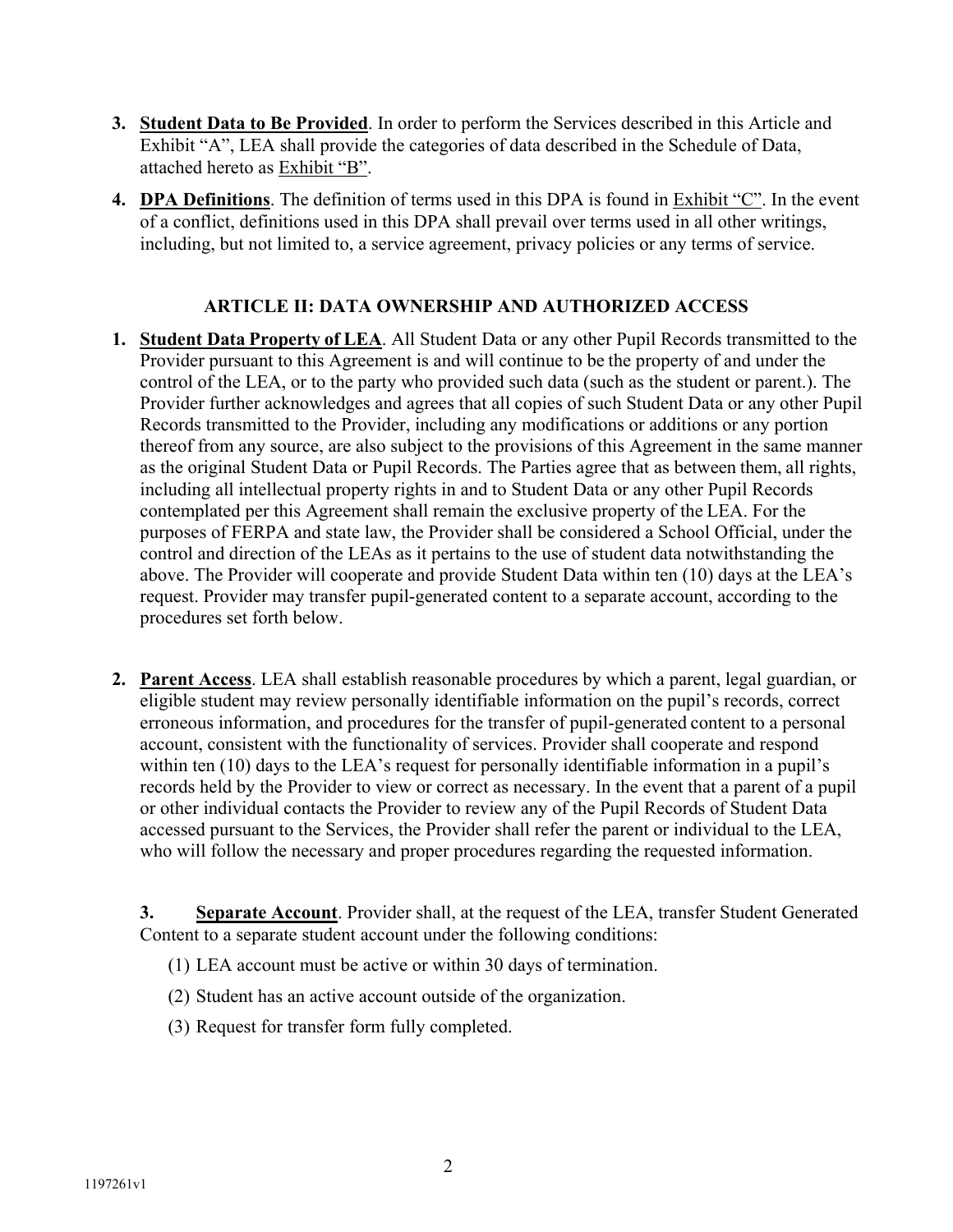- **4. Third Party Request**. Should a Third Party, including, but not limited to law enforcement, former employees of the LEA, current employees of the LEA, and government entities, contact Provider with a request for data held by the Provider pursuant to the Services, the Provider shall redirect the Third Party to request the data directly from the LEA and shall cooperate with the LEA to collect the required information. Provider shall notify the LEA in advance of a compelled disclosure to a Third Party, unless legally prohibited. The Provider will not use, disclose, compile, transfer, sell the Student Data and/or any portion thereof to any third party or other entity or allow any other third party or other entity to use, disclose, compile, transfer or sell the Student Data and/or any portion thereof, without the express written consent of the LEA or without a court order or lawfully issued subpoena. Student Data shall not constitute that information that has been anonymized or de-identified, or anonymous usage data regarding a student's use of Provider's services.
- **5. No Unauthorized Use**. Provider shall not use Student Data or information in a Pupil Record for any purpose other than as explicitly specified in this DPA.
- **6. Subprocessors**. Provider shall enter into an agreement with all Subprocessors performing functions pursuant to this DPA, whereby the Subprocessors agree to protect Student Data in manner consistent with the terms of this DPA.

# **ARTICLE III: DUTIES OF LEA**

- **1. Provide Data In Compliance With Laws**. LEA shall provide data for the purposes of the DPA in compliance with the FERPA, PPRA, IDEA, R.I.G.L. 16-71-1, et. seq., R.I.G.L. 16-104-1, and R.I.G.L., 11-49.3 et. seq., and the other privacy statutes quoted in this DPA. LEA shall ensure that its annual notice under FERPA includes vendors, such as the Provider, as "School Officials."
- **2. Reasonable Precautions**. LEA shall take reasonable precautions to secure usernames, passwords, and any other means of gaining access to the services and hosted data.
- **3. Unauthorized Access Notification**. LEA shall notify Provider within 2 business days of any known or suspected unauthorized access. LEA will assist Provider in any efforts by Provider to investigate and respond to any unauthorized access.

# **ARTICLE IV: DUTIES OF PROVIDER**

**1. Privacy Compliance**. The Provider shall comply with all Rhode Island and Federal laws and regulations pertaining to data privacy and security, including FERPA, COPPA, PPRA, R.I.G.L. 16-71-1, et. seq., R.I.G.L. 16-104-1, and R.I.G.L., 11-49.3 et. seq.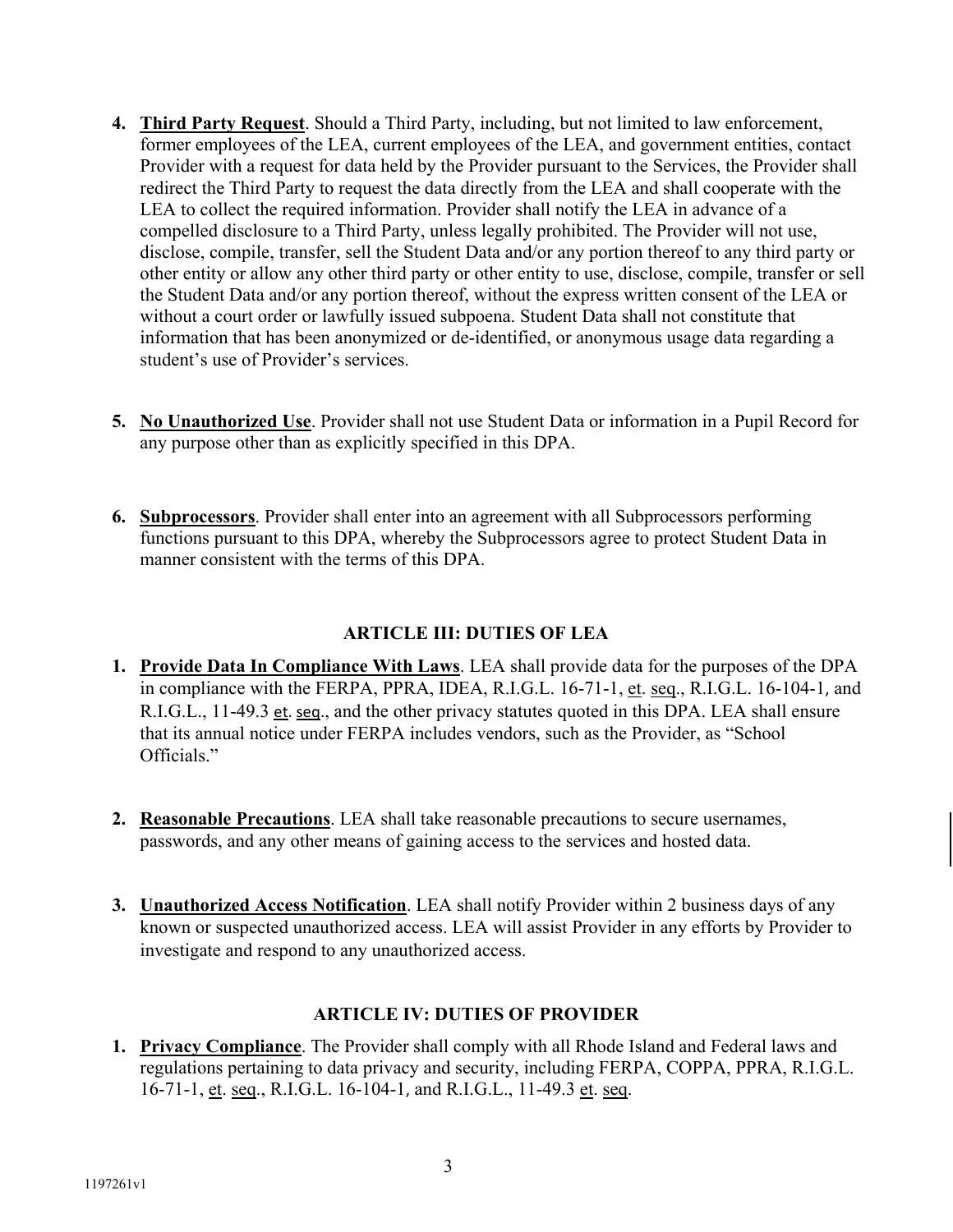- **2. Authorized Use**. Student Data shared pursuant to this DPA, including persistent unique identifiers, shall be used for no purpose other than the Services stated in this DPA and as authorized under the statutes referred to in subsection (1), above. Provider also acknowledges and agrees that it shall not make any re-disclosure of any Student Data or any portion thereof, including without limitation, any student data, meta data, user content or other non-public information and/or personally identifiable information contained in the Student Data, without the express written consent of the LEA, unless it fits into the de-identified information exception in Article IV, Section 4, or there is a court order or lawfully issued subpoena for the information.
- **3. Employee Obligation**. Provider shall require all employees and agents who have access to Student Data to comply with all applicable provisions of this DPA with respect to the data shared under this DPA. Provider agrees to require and maintain an appropriate confidentiality agreement from each employee or agent with access to Student Data pursuant to the DPA.
- **4. No Disclosure**. De-identified information, as defined in Exhibit "C", may be used by the Provider for the purposes of development, research, and improvement of educational sites, services, or applications, as any other member of the public or party would be able to use deidentified data pursuant to 34 CFR 99.31(b). Provider agrees not to attempt to re-identify deidentified Student Data and not to transfer de-identified Student Data to any party unless (a) that party agrees in writing not to attempt re-identification, and (b) prior written notice has been given to the LEA who has provided prior written consent for such transfer. Provider shall not copy, reproduce or transmit any data obtained under this DPA and/or any portion thereof, except as necessary to fulfill the DPA. Prior to publishing any document that names the LEA explicitly or indirectly, the Provider shall obtain the LEA's written approval of the manner in which deidentified data is presented.
- **5. Disposition of Data**. Provider shall automatically delete all personally identifiable data obtained under the DPA in thirty (30) days and sixty-five days of the date of termination or a written request from the LEA. LEA has access to data and is responsible to download prior to termination . Nothing in the DPA authorizes Provider to maintain personally identifiable data obtained under any other writing beyond the time period reasonably needed to complete the disposition. Disposition shall include Erasing . Upon request, Provider shall provide written notification to LEA when the Data has been disposed. The duty to dispose of Student Data shall not extend to data that has been de-identified or placed in a separate Student account, pursuant to the other terms of the DPA. The LEA may employ a "Request for Return or Deletion of Student Data" FORM, A Copy of which is attached hereto as **Exhibit "D"**. Upon receipt of a request from the LEA, the Provider will immediately provide the LEA with any specified portion of the Student Data within three (3) calendar days of receipt of said request.
- **6. Advertising Prohibition**. Provider is prohibited from using Student Data to (a) market or advertise to students or families/guardians; (b) inform, influence, or enable marketing or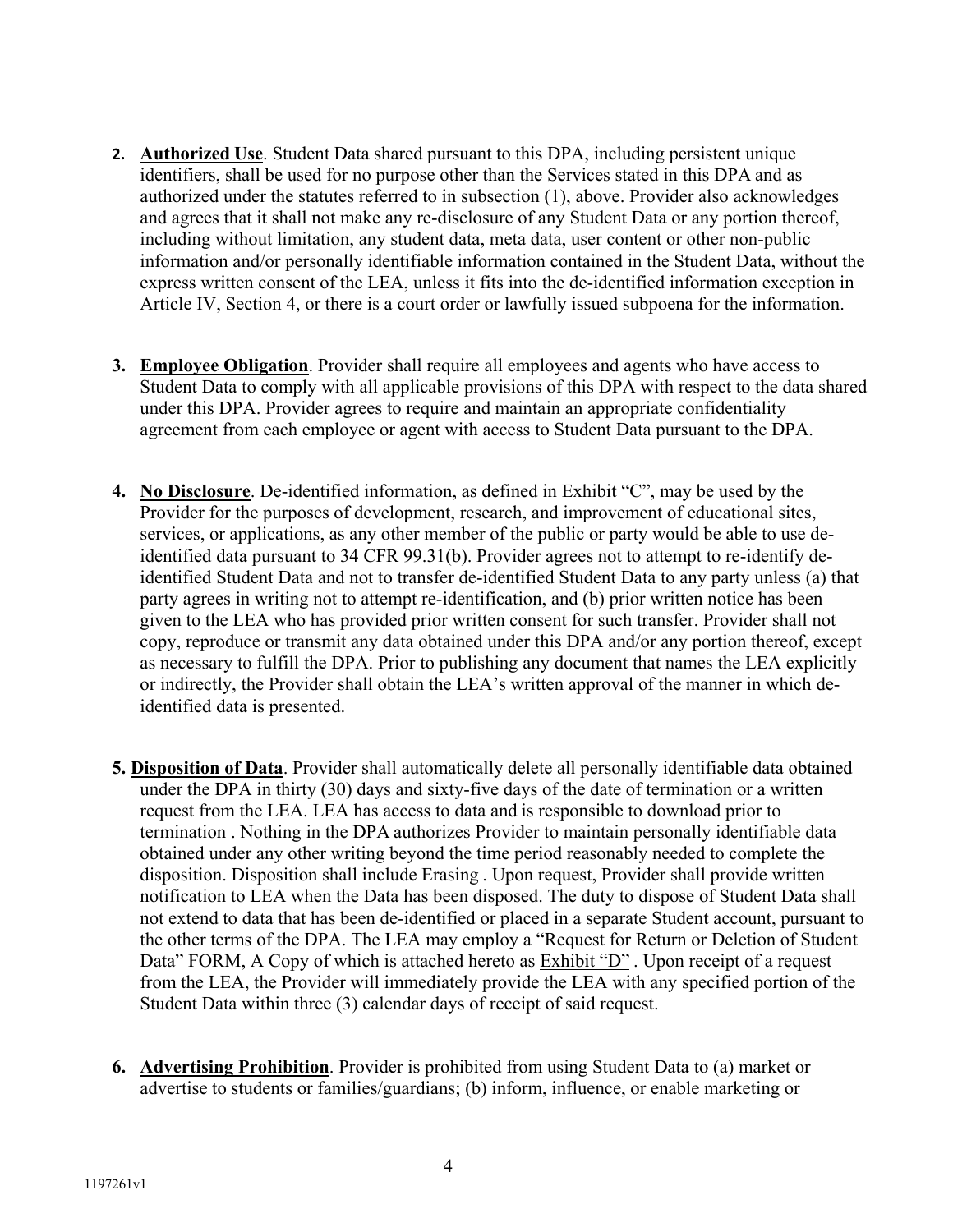advertising efforts by a Provider; (c) develop a profile of a student, family member/guardian , for any commercial purpose other than providing the Service to Client; or (d) use the Student Data for the development of commercial products or services, other than as necessary to provide the Service to Client. This prohibition does not apply to sending communications to parents if they have signed up for the Provider's list The Provider agrees that this DPA serves as its written certification of its compliance with R.I.G.L. 16-104-1.

### **ARTICLE V: DATA PROVISIONS**

- **1. Data Security**. The Provider agrees to implement and maintain a risk-based information security program that contains reasonable security procedures. The Provider agrees to abide by and maintain adequate data security measures, consistent with industry standards and technology best practices, to protect Student Data from unauthorized disclosure or acquisition by an unauthorized person. The general security duties of Provider are set forth below. Provider may further detail its security programs and measures in Exhibit "F" hereto. These measures shall include, but are not limited to:
	- **a. Passwords and Employee Access**. Provider shall secure usernames, passwords, and any other means of gaining access to the Services or to Student Data, at a level suggested by Article 4.3 of NIST 800-63-3. Provider shall only provide access to Student Data to employees or contractors that are performing the Services. Employees with access to Student Data shall have signed confidentiality agreements regarding said Student Data. All employees with access to Student Records shall pass criminal background checks.
	- **b. Destruction of Data**. Provider shall destroy or delete all Personally Identifiable Data contained in Student Data and obtained under the DPA when it is no longer needed for the purpose for which it was obtained or transfer said data to LEA or LEA's designee, according to a schedule and procedure as the parties described in Article IV, Section 5 . Nothing in the DPA authorizes Provider to maintain personally identifiable data beyond the time period reasonably needed to complete the disposition.
	- **c. Security Protocols**. Both parties agree to maintain security protocols that meet industry best practices in the transfer or transmission of any data, including ensuring that data may only be viewed or accessed by parties legally allowed to do so. Provider shall maintain all data obtained or generated pursuant to the DPA in a secure computer environment and not copy, reproduce, or transmit data obtained pursuant to the DPA, except as necessary to fulfill the purpose of data requests by LEA. The foregoing does not limit the ability of the Provider to allow any necessary service providers to view or access data as set forth in Article IV, section 4.
	- **d. Employee Training**. The Provider shall provide periodic security training to those of its employees who operate or have access to the system. Further, Provider shall provide LEA with contact information of an employee who LEA may contact if there are any security concerns or questions.
	- **e. Security Technology**. When the service is accessed using a supported web browser, Secure Socket Layer ("SSL"), or equivalent technology shall be employed to protect data from unauthorized access. The service security measures shall include server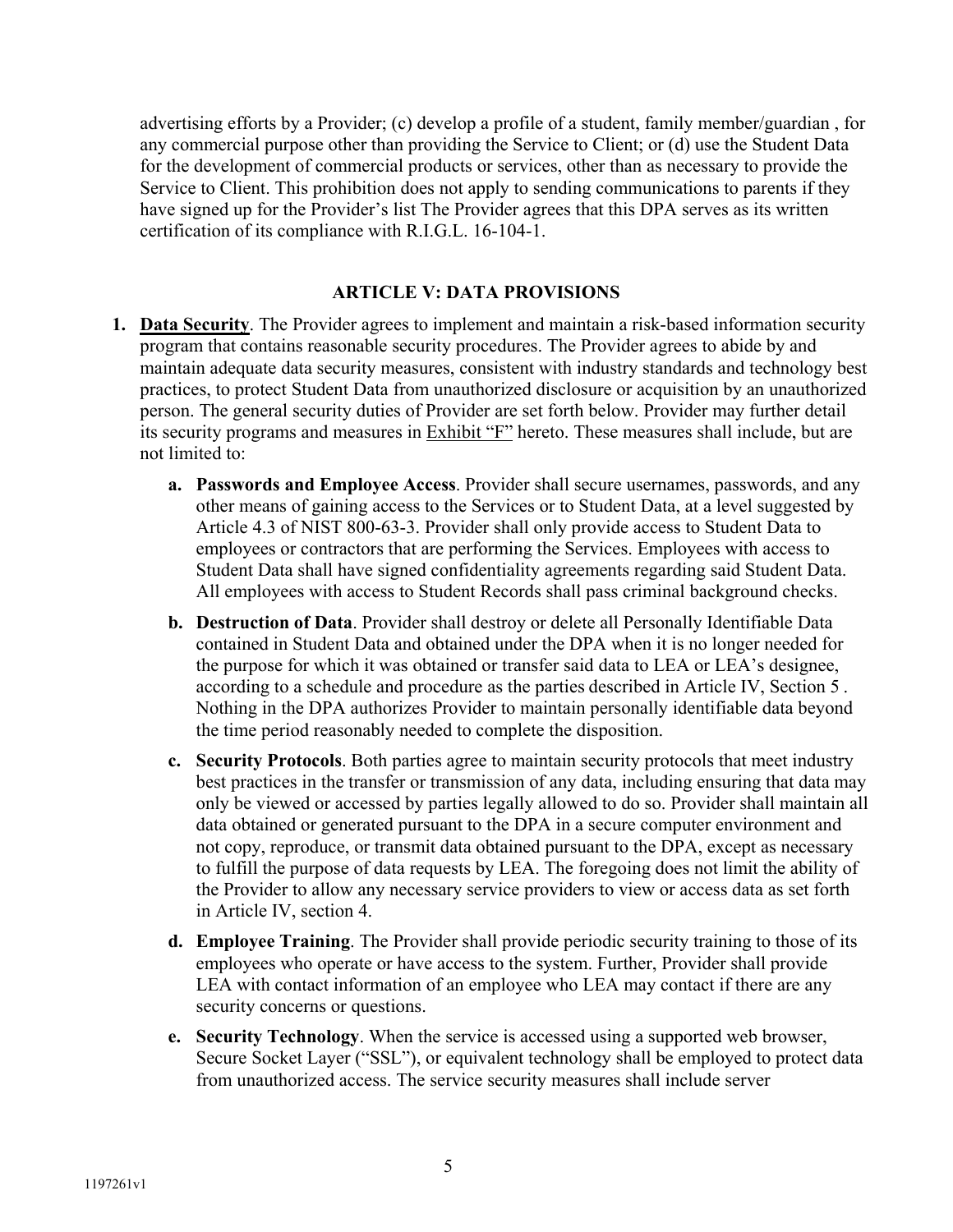authentication and data encryption. Provider shall host data pursuant to the DPA in an environment using a firewall that is periodically updated according to industry standards.

- **f. Security Coordinator**. LEA shall use the name and contact information of Provider's Security Coordinator listed in Article VI, Item 5 for the Student Data received pursuant to the DPA.
- **g. Subprocessors Bound**. Provider shall enter into agreements whereby Subprocessors agree to secure and protect Student Data in a manner consistent with the terms of this Article V. Provider shall periodically conduct or review compliance monitoring and assessments of Subprocessors to determine their compliance with this Article.
- **h. Periodic Risk Assessment**. Provider further acknowledges and agrees to conduct periodic risk assessments and remediate any identified security and privacy vulnerabilities in a timely manner.
- **i.** Backups. Provider agrees to maintain backup copies, backed up at least daily, of Student Data in case of Provider's system failure or any other unforeseen event resulting in loss of Student Data or any portion thereof.
- **j. Audits.** Upon receipt of a request from the LEA, the Provider will provide information to the LEA in connection with its audit of the security and privacy measures that are in place to ensure protection of the Student Data or any portion thereof, subject to reasonable time and manner restrictions at the LEA's written request and expense. The Provider will cooperate fully with the LEA and any local, state, or federal agency with oversight authority/jurisdiction in connection with any audit or investigation of the Provider and/or delivery of Services to students, teachers, and/or LEA, and shall provide full access to the Provider's facilities, staff, agents and LEA's Student Data and all records pertaining to the Provider, LEA and delivery of Services to the Provider, without compromising the Provider's sensitive, proprietary or data outside the scope of the student record of LEA in compliance with applicable laws..
- **2. Data Breach**. In the event that Student Data is accessed or obtained by an unauthorized individual, Provider shall provide notification to LEA within ten (10) days of the incident. Provider shall follow the following process:
	- **a.** The security breach notification shall be written in plain language, shall be titled "Notice of Data Breach," and shall present the information described herein under the following headings: "What Happened," "What Information Was Involved," "What We Are Doing," "What You Can Do," and "For More Information." Additional information may be provided as a supplement to the notice.
	- **b.** The security breach notification described above in section 2(a) shall include, at a minimum, the following information:
		- **i.** The name and contact information of the reporting LEA subject to this section.
		- **ii.** A list of the types of personal information that were or are reasonably believed to have been the subject of a breach.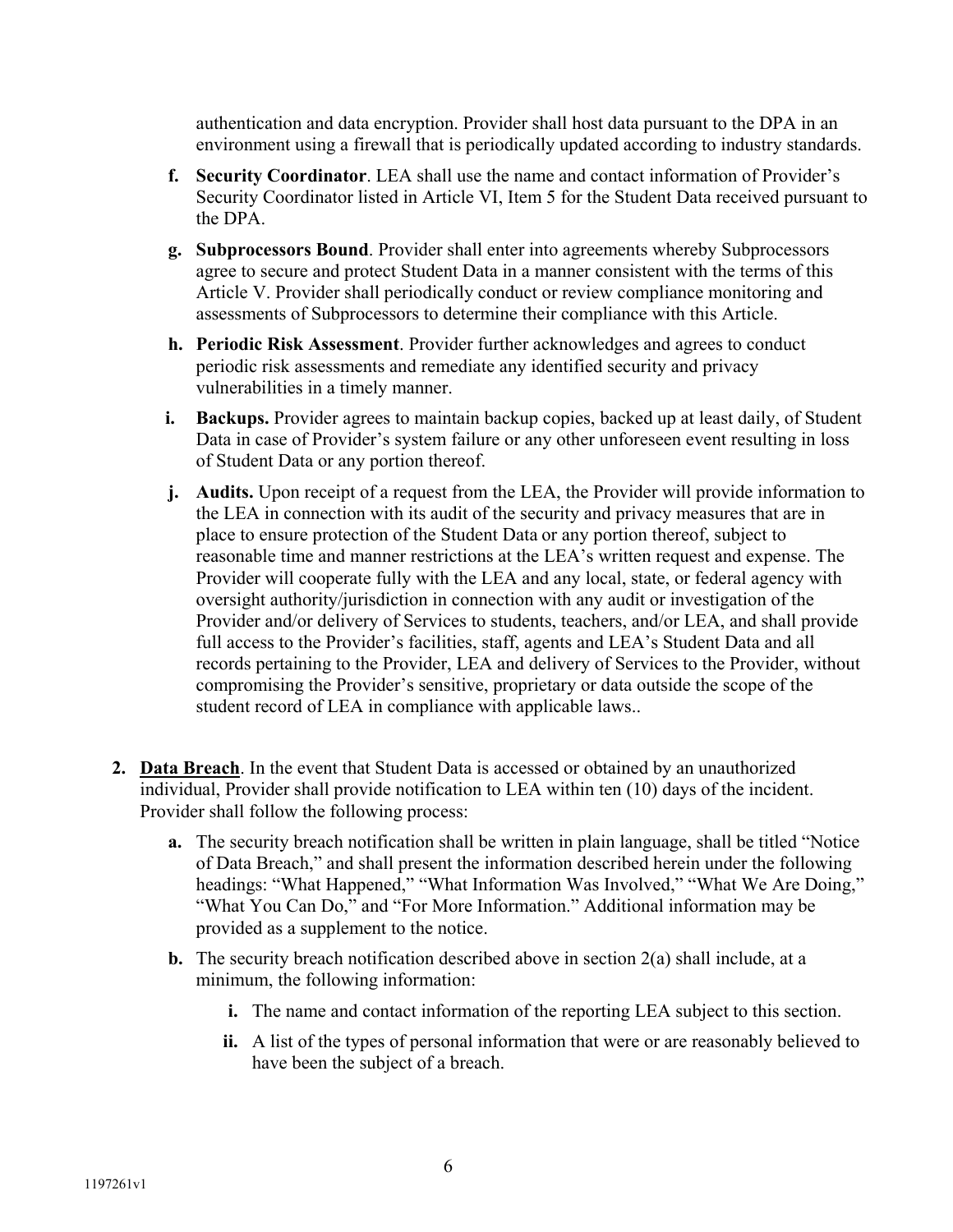- **iii.** If the information is possible to determine at the time the notice is provided, then either (1) the date of the breach, (2) the estimated date of the breach, or (3) the date range within which the breach occurred. The notification shall also include the date of the notice.
- **iv.** Whether the notification was delayed as a result of a law enforcement investigation, if that information is possible to determine at the time the notice is provided.
- **v.** A general description of the breach incident, if that information is possible to determine at the time the notice is provided, including the number of affected individuals and how the security breach occurred.
- **vi.** Information about what the agency has done to protect individuals whose information has been breached, including toll free numbers and websites to contact:
	- 1. The credit reporting agencies
	- 2. Remediation service providers
	- 3. The attorney general
- **vii.** Advice on steps that the person whose information has been breached may take to protect himself or herself.
- **viii.** A clear and concise description of the affected parent, legal guardian, or eligible student's ability to file or obtain a police report; how an affected parent, legal guardian, or eligible student's requests a security freeze and the necessary information to be provided when requesting the security freeze; and that fees may be required to be paid to the consumer reporting agencies.
- **c.** Provider agrees to adhere to all requirements in 11-49.3-1, et. seq. and in federal law with respect to a data breach related to the Student Data, including, when appropriate or required, the required responsibilities and procedures for notification and mitigation of any such data breach. Provider further acknowledges and agrees to have a written incident response plan that reflects best practices and is consistent with industry standards and federal and state law for responding to a data breach, breach of security, privacy incident or unauthorized acquisition or use of Student Data or any portion thereof, including personally identifiable information and agrees to provide LEA, upon request, with a copy of said written incident response plan.
- **d.** At the request and with the assistance of the District, Provider shall notify the affected parent, legal guardian or eligible pupil of the unauthorized access, which shall include the information listed in subsections (b) and (c), above.

#### **ARTICLE VI: MISCELLANEOUS**

- **1. Term**. The Provider shall be bound by this DPA for so long as the Provider maintains any Student Data. Notwithstanding the above , the parties agree to a term of three (3) years.
- **2. Termination**. In the event that either party seeks to terminate this DPA, they may do so by mutual written consent and as long as any service agreement or terms of service, to the extent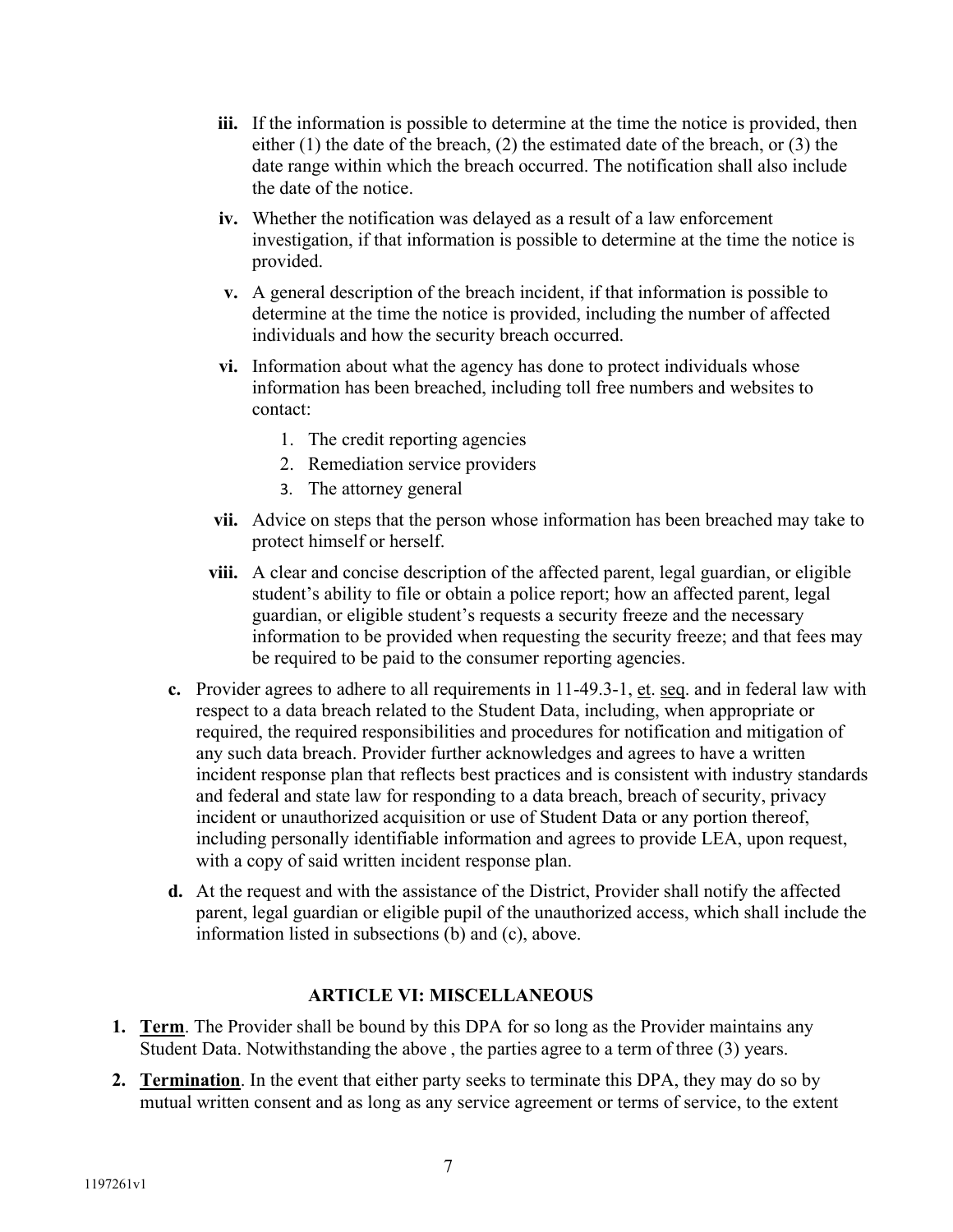one exists, has lapsed or has been terminated.

The LEA may terminate this DPA and any service agreement or contract with the Provider if the Provider breaches any terms of this DPA.

- **3. Effect of Termination Survival**. If the DPA is terminated, the Provider shall destroy all of LEA's data pursuant to Article V, section 1(b).
- **4. Priority of Agreements**. This DPA shall govern the treatment of student records in order to comply with the privacy protections, including those found in FERPA, IDEA. COPPA, PPRA, R.I.G.L. 16-71-1, et. seq., R.I.G.L. 16-104-1, and R.I.G.L., 11-49.3 et. seq. In the event there is conflict between the terms of the DPA and any other writing, such as service agreement or with any other bid/RFP, terms of service, privacy policy, license agreement, or writing, the terms of this DPA shall apply and take precedence. Except as described in this paragraph herein, all other provisions of any other agreement shall remain in effect.
- **5. Notice**. All notices or other communication required or permitted to be given hereunder must be in writing and given by personal delivery, facsimile or e-mail transmission (if contact information is provided for the specific mode of delivery), or first class mail, postage prepaid, sent to the designated representatives below.

The designated representative for the Provider for this Agreement is:

| Name             | Ruth Ziolkowski                      |
|------------------|--------------------------------------|
| Title            | President                            |
| Address          | 26799 W Commerce Dr., Volo, IL 60073 |
| Telephone Number | 800-999-4660                         |
| Email            | legal@domjohnston.com                |

The designated representative for the LEA for this Agreement is:

David Annese, Asst Coordinator of Operational Systems Warwick Public Schools Gorton Administration Building, 69 Draper Ave, Warwick, RI 02889 401-734-3044 david.annese@warwickschools.org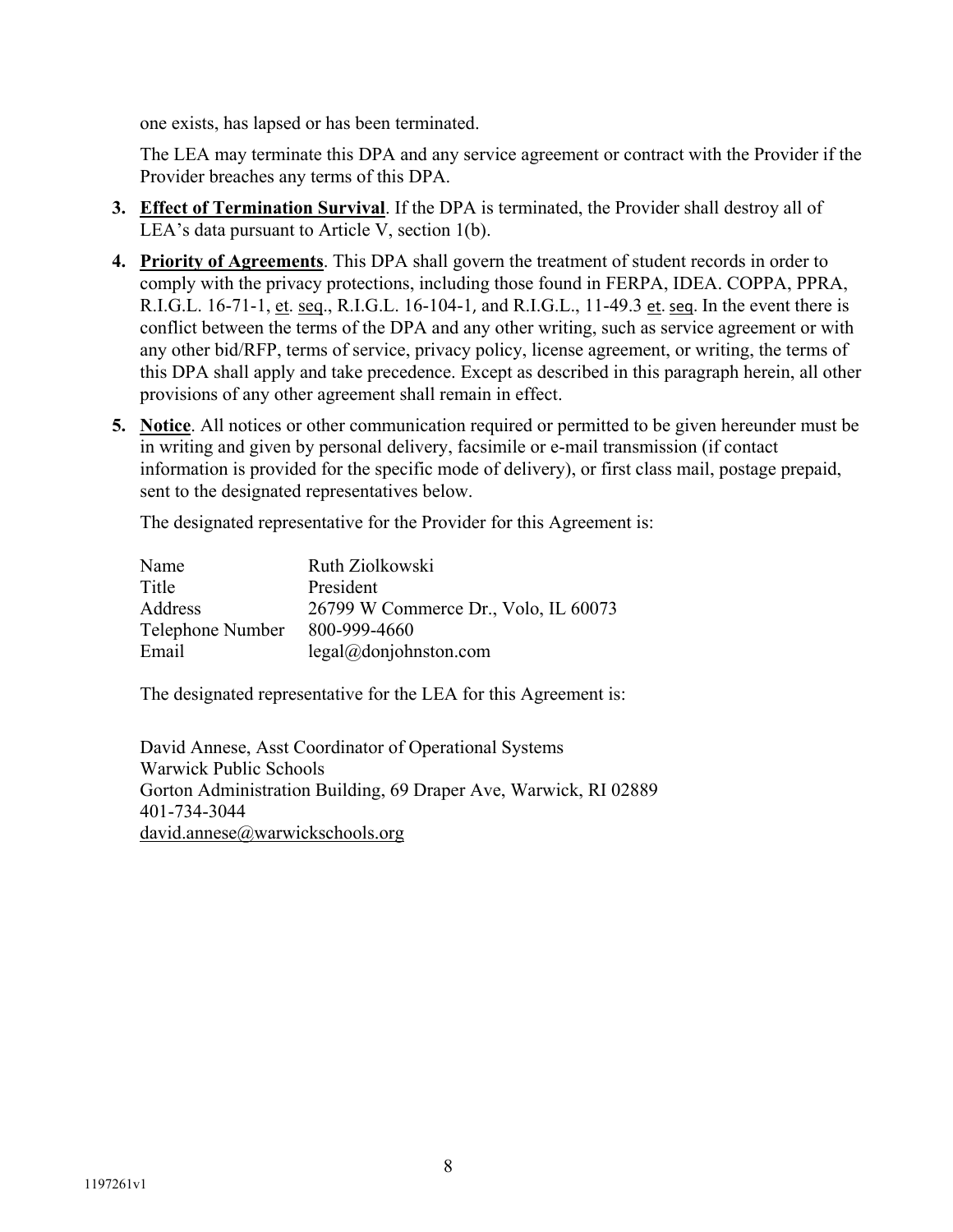- **6. Entire Agreement**. This DPA constitutes the entire agreement of the parties relating to the subject matter hereof and supersedes all prior communications, representations, or agreements, oral or written, by the parties relating thereto. This DPA may be amended and the observance of any provision of this DPA may be waived (either generally or in any particular instance and either retroactively or prospectively) only with the signed written consent of both parties. Neither failure nor delay on the part of any party in exercising any right, power, or privilege hereunder shall operate as a waiver of such right, nor shall any single or partial exercise of any such right, power, or privilege preclude any further exercise thereof or the exercise of any other right, power, or privilege.
- **7. Severability**. Any provision of this DPA that is prohibited or unenforceable in any jurisdiction shall, as to such jurisdiction, be ineffective to the extent of such prohibition or unenforceability without invalidating the remaining provisions of this DPA, and any such prohibition or unenforceability in any jurisdiction shall not invalidate or render unenforceable such provision in any other jurisdiction. Notwithstanding the foregoing, if such provision could be more narrowly drawn so as not to be prohibited or unenforceable in such jurisdiction while, at the same time, maintaining the intent of the parties, it shall, as to such jurisdiction, be so narrowly drawn without invalidating the remaining provisions of this DPA or affecting the validity or enforceability of such provision in any other jurisdiction.
- **8. Governing Law; Venue and Jurisdiction**. THIS DPA WILL BE GOVERNED BY AND CONSTRUED IN ACCORDANCE WITH THE LAWS OF THE STATE OF RHODE ISLAND, WITHOUT REGARD TO CONFLICTS OF LAW PRINCIPLES. EACH PARTY CONSENTS AND SUBMITS TO THE SOLE AND EXCLUSIVE JURISDICTION TO THE STATE AND FEDERAL COURTS OF KENT COUNTY FOR ANY DISPUTE ARISING OUT OF OR RELATING TO THIS DPA OR THE TRANSACTIONS CONTEMPLATED HEREBY.
- **9. Authority.** Provider represents that it is authorized to bind to the terms of this Agreement, including confidentiality and destruction of Student Data and any portion thereof contained therein, all related or associated institutions, individuals, employees or contractors who may have access to the Student Data and/or any portion thereof, or may own, lease or control equipment or facilities of any kind where the Student Data and portion thereof stored, maintained or used in any way.
- **10. Waiver**. No delay or omission of the LEA to exercise any right hereunder shall be construed as a waiver of any such right and the LEA reserves the right to exercise any such right from time to time, as often as may be deemed expedient.
- **11. Electronic Signature:** The parties understand and agree that they have the right to execute this Agreement through paper or through electronic signature technology, which is in compliance with Rhode Island and Federal law governing electronic signatures. The parties agree that to the extent they sign electronically, their electronic signature is the legally binding equivalent to their handwritten signature. Whenever they execute an electronic signature, it has the same validity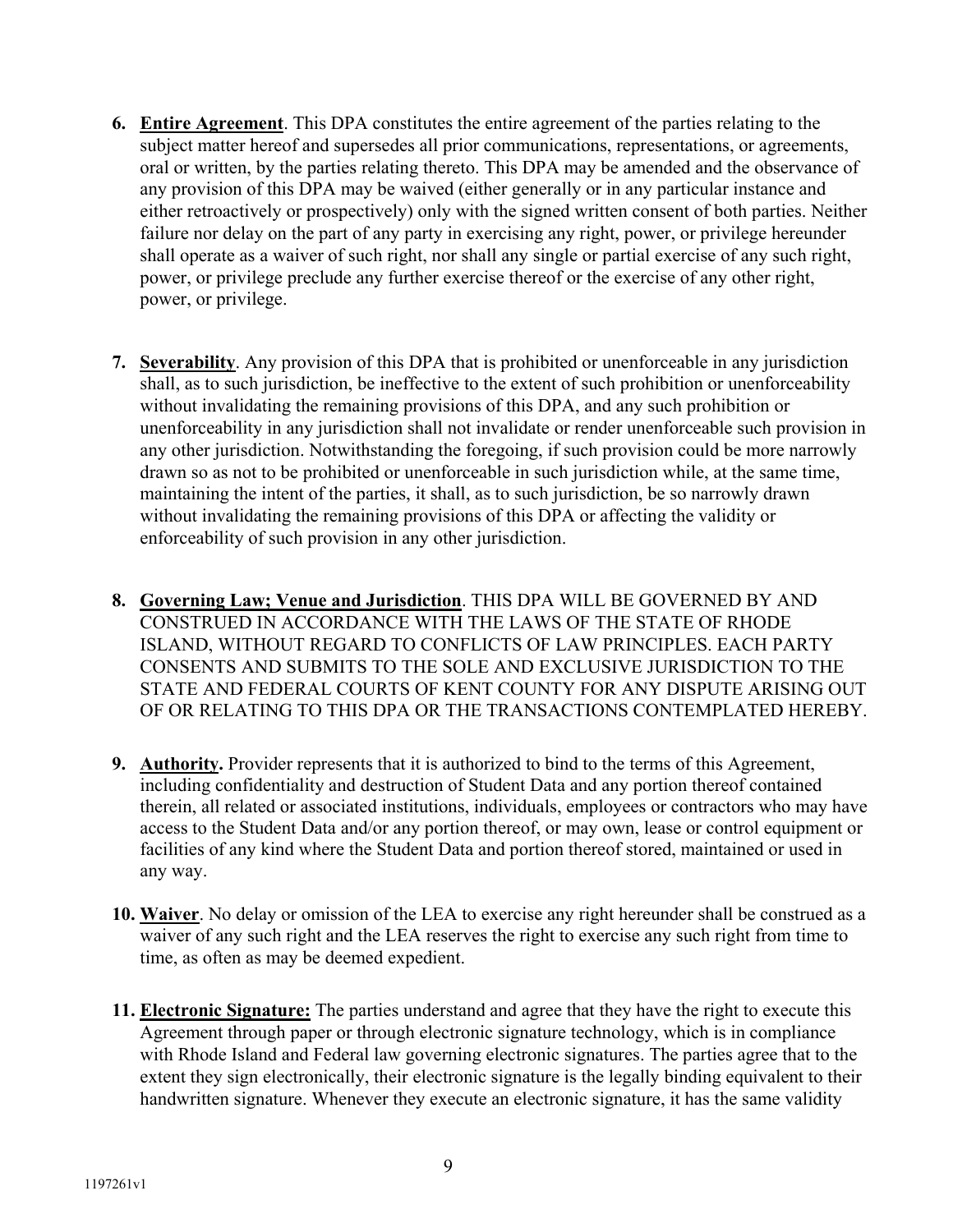and meaning as their handwritten signature. They will not, at any time in the future, repudiate the meaning of their electronic signature or claim that their electronic signature is not legally binding. They agree not to object to the admissibility of this Agreement as an electronic record, or a paper copy of an electronic document, or a paper copy of a document bearing an electronic signature, on the grounds that it is an electronic record or electronic signature or that it is not in its original form or is not an original.

Each party will immediately request that their electronic signature be revoked in writing if they discover or suspect that it has been or is in danger of being lost, disclosed, compromised or subjected to unauthorized use in any way. They understand that they may also request revocation at any time of their electronic signature for any other reason in writing.

If either party would like a paper copy of this Agreement, they may request a copy from the other party.

**12. Multiple Counterparts:** This Agreement may be executed in any number of identical counterparts. If so executed, each of such counterparts shall constitute this Agreement. In proving this Agreement, it shall not be necessary to produce or account for more than one such counterpart. Execution and delivery of this Agreement by .pdf or other electronic format shall constitute valid execution and delivery and shall be effective for all purposes (it being agreed that PDF email shall have the same force and effect as an original signature for all purposes).

# **ARTICLE VII- GENERAL OFFER OF TERMS**

 Provider may, by signing the attached Form of General Offer of Privacy Terms (General Offer, attached hereto as Exhibit "E"), be bound by the terms of this to any other school district who signs the acceptance in said Exhibit.

[*Signature Page Follows*]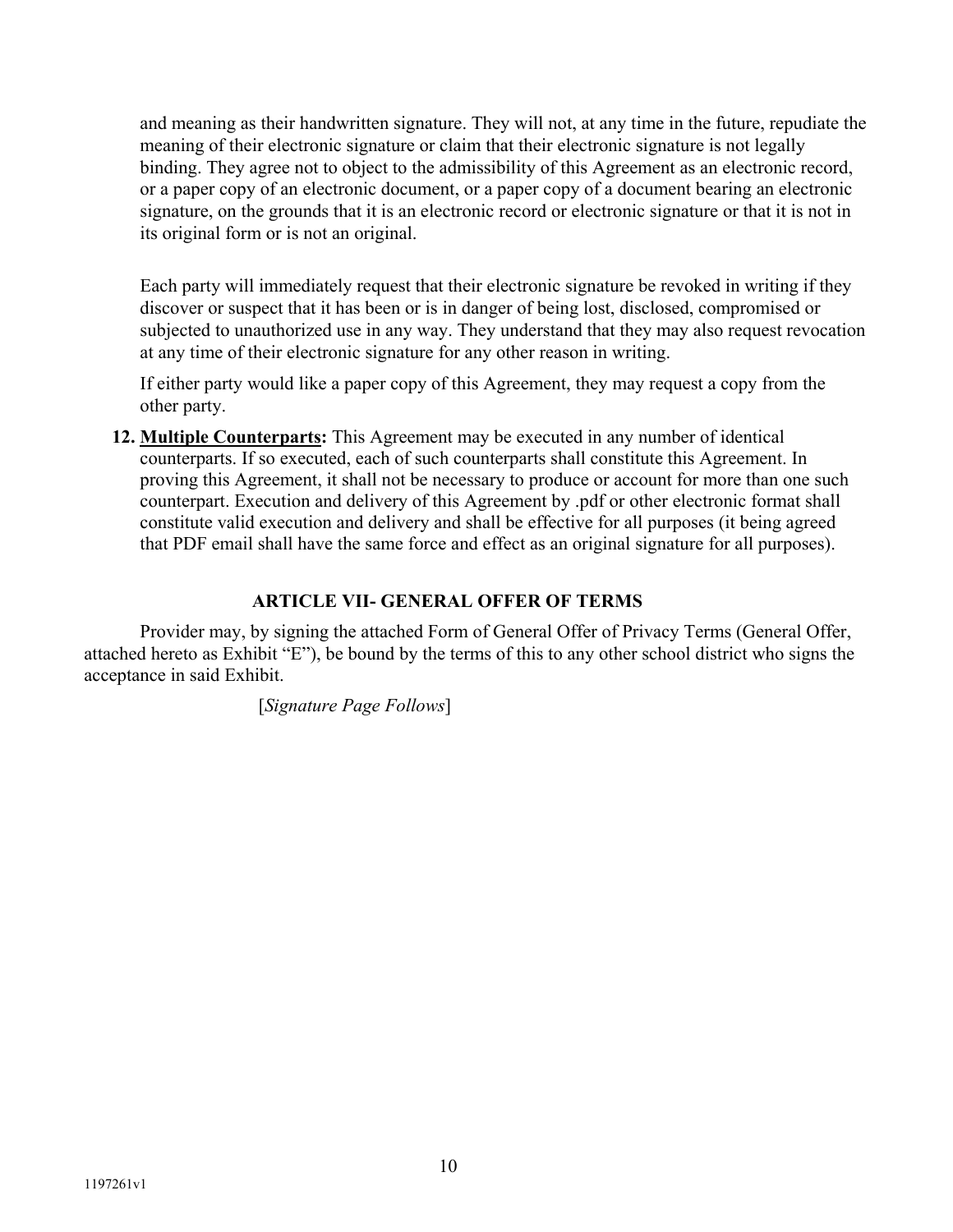**IN WITNESS WHEREOF,** the parties have executed this Rhode Island Student Data Privacy Agreement as of the last day noted below.

# **WARWICK PUBLIC SCHOOL DISTRICT**

By: David R. Annese (Mar 17, 2021 09:10 EDT)  $\qquad \qquad \qquad \qquad$  Date:  $\qquad \qquad$  Date:  $\qquad \qquad$ 

Printed Name: David R. Annes Title/Position: Allen Coordinator of Operational Systems and Application Support  $\frac{DAVid \text{ R. } A$ MCJC David R. Annese (Mar 17, 2021 09:10 EDT)<br>
Leed Name: David R. Annes (Mar 17, 2021 09:10 EDT)<br>
Leed Name: David R. Annes Title/Position: Annes Coordinator of Operational Systems and Application Support

# **DON JOHNSTON INCORPORATED**

 $B_y: \frac{1}{2}$  Mar 14, 2021

Printed Name: Ruth Ziolkowski Title/Position: President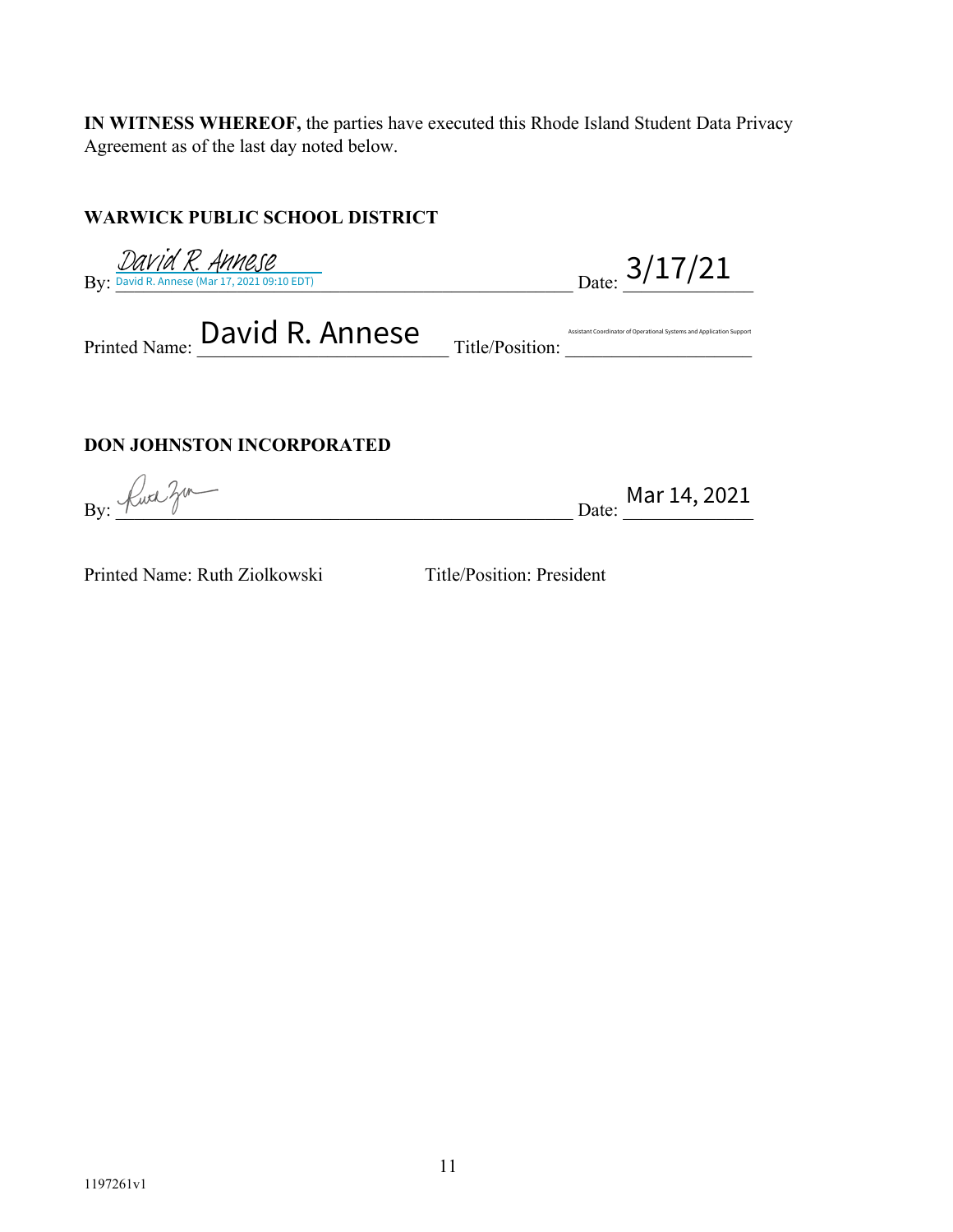# **EXHIBIT "A"** DESCRIPTION OF SERVICES

**Snap&Read Universal**, a Text Reader to read aloud materials as well as support students in comprehending materials.

**Co:Writer**, a Word Prediction, Speech to Text and Translation tool to support struggling writers.

**uPAR** (Universal Protocol for Accommodations in Reading), a data tool to help educators match students to reading accommodations.

**Quizbot,** extends the capabilities of Google Chrome and Microsoft Edge, automatically creating quizzes from any content and putting it into Google Forms.

**Wordbank Universal** extracts words, places, people, facts and dates into a meaningful format.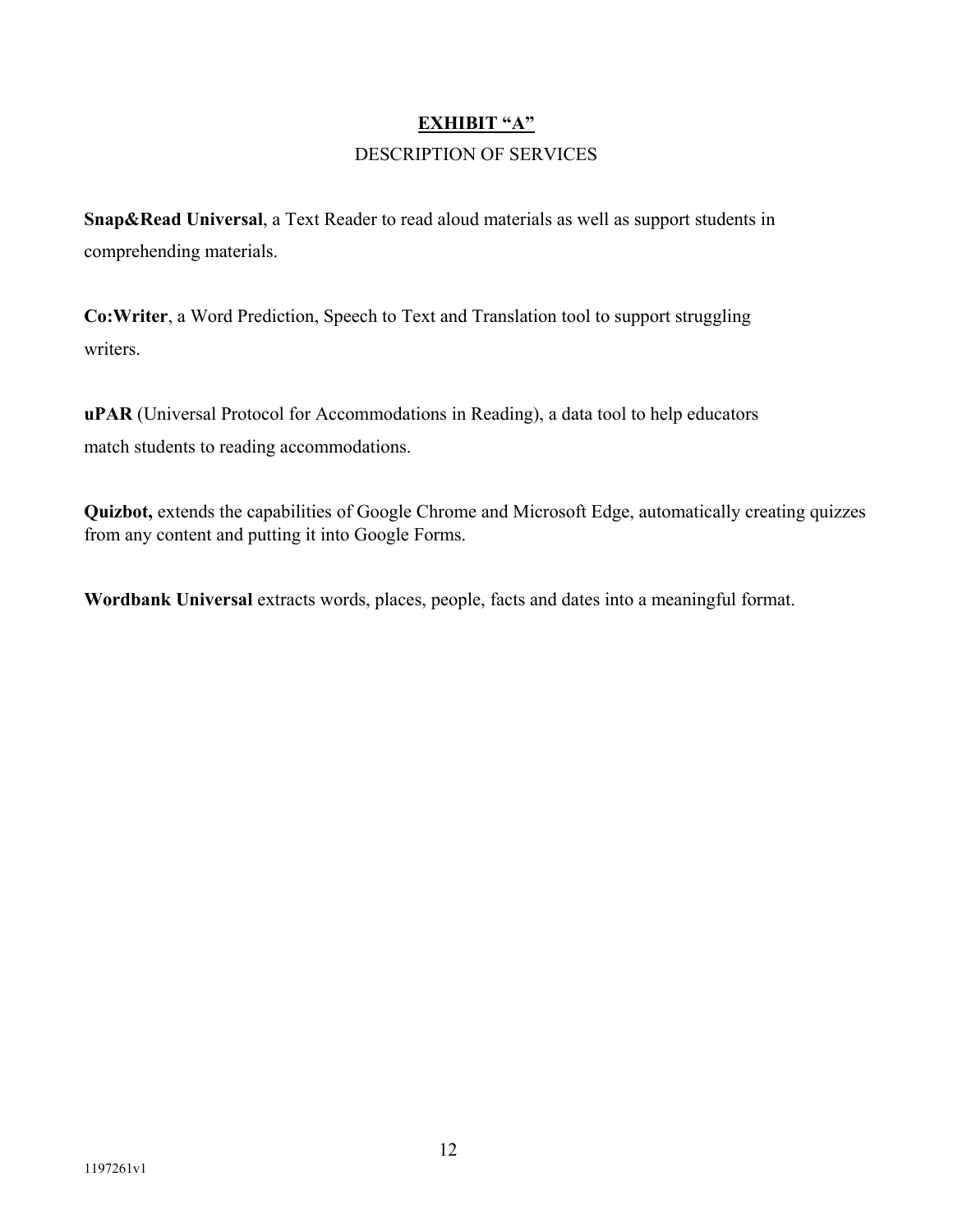# **EXHIBIT "B"**

# SCHEDULE OF DATA

| <b>Category of Data</b><br>IP Addresses of users, Use<br>of cookies etc.<br>Application<br>Technology Meta<br>Other application<br>Data<br>technology meta data-<br>Please specify:<br>Meta data on user<br><b>Application Use</b><br>interaction with application<br><b>Statistics</b><br>Standardized test scores<br>Observation data<br>Assessment<br>Other assessment data-<br>Please specify:<br>Student school (daily)<br>attendance data<br>Attendance<br>Student class attendance<br>data<br>Online communications<br>Communications<br>that are captured (emails,<br>blog entries)<br>Conduct or behavioral data<br>Conduct<br>Date of Birth<br>Place of Birth<br>Gender<br>Ethnicity or race<br>Language information<br>Demographics<br>(native, preferred or<br>primary language spoken<br>by student)<br>Other demographic<br>information-Please specify:<br>Student school enrollment<br>Student grade level<br>Homeroom<br>Guidance counselor<br>Specific curriculum<br>Enrollment<br>programs<br>Year of graduation<br>Other enrollment<br>information-Please specify:<br>Address<br>Parent/Guardian |                 |                                 | Parent/Guardian<br>Name              | First and/or Last                                                       |                                          |
|---------------------------------------------------------------------------------------------------------------------------------------------------------------------------------------------------------------------------------------------------------------------------------------------------------------------------------------------------------------------------------------------------------------------------------------------------------------------------------------------------------------------------------------------------------------------------------------------------------------------------------------------------------------------------------------------------------------------------------------------------------------------------------------------------------------------------------------------------------------------------------------------------------------------------------------------------------------------------------------------------------------------------------------------------------------------------------------------------------------------|-----------------|---------------------------------|--------------------------------------|-------------------------------------------------------------------------|------------------------------------------|
|                                                                                                                                                                                                                                                                                                                                                                                                                                                                                                                                                                                                                                                                                                                                                                                                                                                                                                                                                                                                                                                                                                                     | <b>Elements</b> | Check if used by<br>your system | Schedule                             | Student scheduled courses<br>Teacher names                              |                                          |
|                                                                                                                                                                                                                                                                                                                                                                                                                                                                                                                                                                                                                                                                                                                                                                                                                                                                                                                                                                                                                                                                                                                     |                 |                                 |                                      | English language learner                                                |                                          |
|                                                                                                                                                                                                                                                                                                                                                                                                                                                                                                                                                                                                                                                                                                                                                                                                                                                                                                                                                                                                                                                                                                                     |                 | Х                               |                                      | information<br>Low income status                                        |                                          |
|                                                                                                                                                                                                                                                                                                                                                                                                                                                                                                                                                                                                                                                                                                                                                                                                                                                                                                                                                                                                                                                                                                                     |                 |                                 |                                      | Medical alerts<br>Student disability                                    |                                          |
|                                                                                                                                                                                                                                                                                                                                                                                                                                                                                                                                                                                                                                                                                                                                                                                                                                                                                                                                                                                                                                                                                                                     |                 | $X$ – Snap&Read,<br>Co:Writer   | Special Indicator                    | information<br>Specialized education<br>services (IEP or 504)           |                                          |
|                                                                                                                                                                                                                                                                                                                                                                                                                                                                                                                                                                                                                                                                                                                                                                                                                                                                                                                                                                                                                                                                                                                     |                 |                                 |                                      | Living situations<br>(homeless/foster care)                             |                                          |
|                                                                                                                                                                                                                                                                                                                                                                                                                                                                                                                                                                                                                                                                                                                                                                                                                                                                                                                                                                                                                                                                                                                     |                 | X - uPAR data                   |                                      | Other indicator<br>information-Please specify:                          |                                          |
|                                                                                                                                                                                                                                                                                                                                                                                                                                                                                                                                                                                                                                                                                                                                                                                                                                                                                                                                                                                                                                                                                                                     |                 | using reading<br>accommodations |                                      |                                                                         | Check if used by                         |
|                                                                                                                                                                                                                                                                                                                                                                                                                                                                                                                                                                                                                                                                                                                                                                                                                                                                                                                                                                                                                                                                                                                     |                 |                                 | <b>Category of Data</b>              | <b>Elements</b>                                                         | your system                              |
|                                                                                                                                                                                                                                                                                                                                                                                                                                                                                                                                                                                                                                                                                                                                                                                                                                                                                                                                                                                                                                                                                                                     |                 |                                 |                                      | Address                                                                 |                                          |
|                                                                                                                                                                                                                                                                                                                                                                                                                                                                                                                                                                                                                                                                                                                                                                                                                                                                                                                                                                                                                                                                                                                     |                 |                                 | <b>Student Contact</b>               | Email                                                                   | X                                        |
|                                                                                                                                                                                                                                                                                                                                                                                                                                                                                                                                                                                                                                                                                                                                                                                                                                                                                                                                                                                                                                                                                                                     |                 |                                 | Information                          | Phone                                                                   |                                          |
|                                                                                                                                                                                                                                                                                                                                                                                                                                                                                                                                                                                                                                                                                                                                                                                                                                                                                                                                                                                                                                                                                                                     |                 |                                 |                                      | Local (School district) ID                                              |                                          |
|                                                                                                                                                                                                                                                                                                                                                                                                                                                                                                                                                                                                                                                                                                                                                                                                                                                                                                                                                                                                                                                                                                                     |                 |                                 |                                      | number                                                                  |                                          |
|                                                                                                                                                                                                                                                                                                                                                                                                                                                                                                                                                                                                                                                                                                                                                                                                                                                                                                                                                                                                                                                                                                                     |                 |                                 |                                      | State ID number                                                         |                                          |
|                                                                                                                                                                                                                                                                                                                                                                                                                                                                                                                                                                                                                                                                                                                                                                                                                                                                                                                                                                                                                                                                                                                     |                 |                                 | Student Identifiers                  | Vendor/App assigned<br>student ID number                                |                                          |
|                                                                                                                                                                                                                                                                                                                                                                                                                                                                                                                                                                                                                                                                                                                                                                                                                                                                                                                                                                                                                                                                                                                     |                 |                                 |                                      | Student app username                                                    | $X - if not using$<br>email              |
|                                                                                                                                                                                                                                                                                                                                                                                                                                                                                                                                                                                                                                                                                                                                                                                                                                                                                                                                                                                                                                                                                                                     |                 |                                 |                                      | Student app passwords                                                   | $\overline{X}$ - if not using<br>email   |
|                                                                                                                                                                                                                                                                                                                                                                                                                                                                                                                                                                                                                                                                                                                                                                                                                                                                                                                                                                                                                                                                                                                     |                 |                                 |                                      |                                                                         |                                          |
|                                                                                                                                                                                                                                                                                                                                                                                                                                                                                                                                                                                                                                                                                                                                                                                                                                                                                                                                                                                                                                                                                                                     |                 |                                 | <b>Student Name</b>                  | First and/or Last                                                       | $\mathbf X$                              |
|                                                                                                                                                                                                                                                                                                                                                                                                                                                                                                                                                                                                                                                                                                                                                                                                                                                                                                                                                                                                                                                                                                                     |                 |                                 | Student In App                       | Program/application<br>performance (typing<br>program-student types 60  |                                          |
|                                                                                                                                                                                                                                                                                                                                                                                                                                                                                                                                                                                                                                                                                                                                                                                                                                                                                                                                                                                                                                                                                                                     |                 | $X - uPAR$                      | Performance                          | wpm, reading program-<br>student reads below grade                      |                                          |
|                                                                                                                                                                                                                                                                                                                                                                                                                                                                                                                                                                                                                                                                                                                                                                                                                                                                                                                                                                                                                                                                                                                     |                 |                                 |                                      | level)                                                                  |                                          |
|                                                                                                                                                                                                                                                                                                                                                                                                                                                                                                                                                                                                                                                                                                                                                                                                                                                                                                                                                                                                                                                                                                                     |                 |                                 | <b>Student Program</b><br>Membership | Academic or<br>extracurricular activities a<br>student may belong to or |                                          |
|                                                                                                                                                                                                                                                                                                                                                                                                                                                                                                                                                                                                                                                                                                                                                                                                                                                                                                                                                                                                                                                                                                                     |                 |                                 |                                      | participate in                                                          |                                          |
|                                                                                                                                                                                                                                                                                                                                                                                                                                                                                                                                                                                                                                                                                                                                                                                                                                                                                                                                                                                                                                                                                                                     |                 |                                 | <b>Student Survey</b><br>Responses   | Student responses to<br>surveys or questionnaires                       |                                          |
|                                                                                                                                                                                                                                                                                                                                                                                                                                                                                                                                                                                                                                                                                                                                                                                                                                                                                                                                                                                                                                                                                                                     |                 |                                 |                                      |                                                                         |                                          |
| Email<br>Contact Information<br>Phone                                                                                                                                                                                                                                                                                                                                                                                                                                                                                                                                                                                                                                                                                                                                                                                                                                                                                                                                                                                                                                                                               |                 |                                 |                                      | Student generated content;                                              | x Co:Writer<br>writing App;<br>Snap&Read |
| Parent ID number (created<br>Parent/Guardian ID<br>to link parents to students)                                                                                                                                                                                                                                                                                                                                                                                                                                                                                                                                                                                                                                                                                                                                                                                                                                                                                                                                                                                                                                     |                 |                                 | Student work                         | writing, pictures etc.<br>Other student work data -<br>Please specify:  | outlines/notes                           |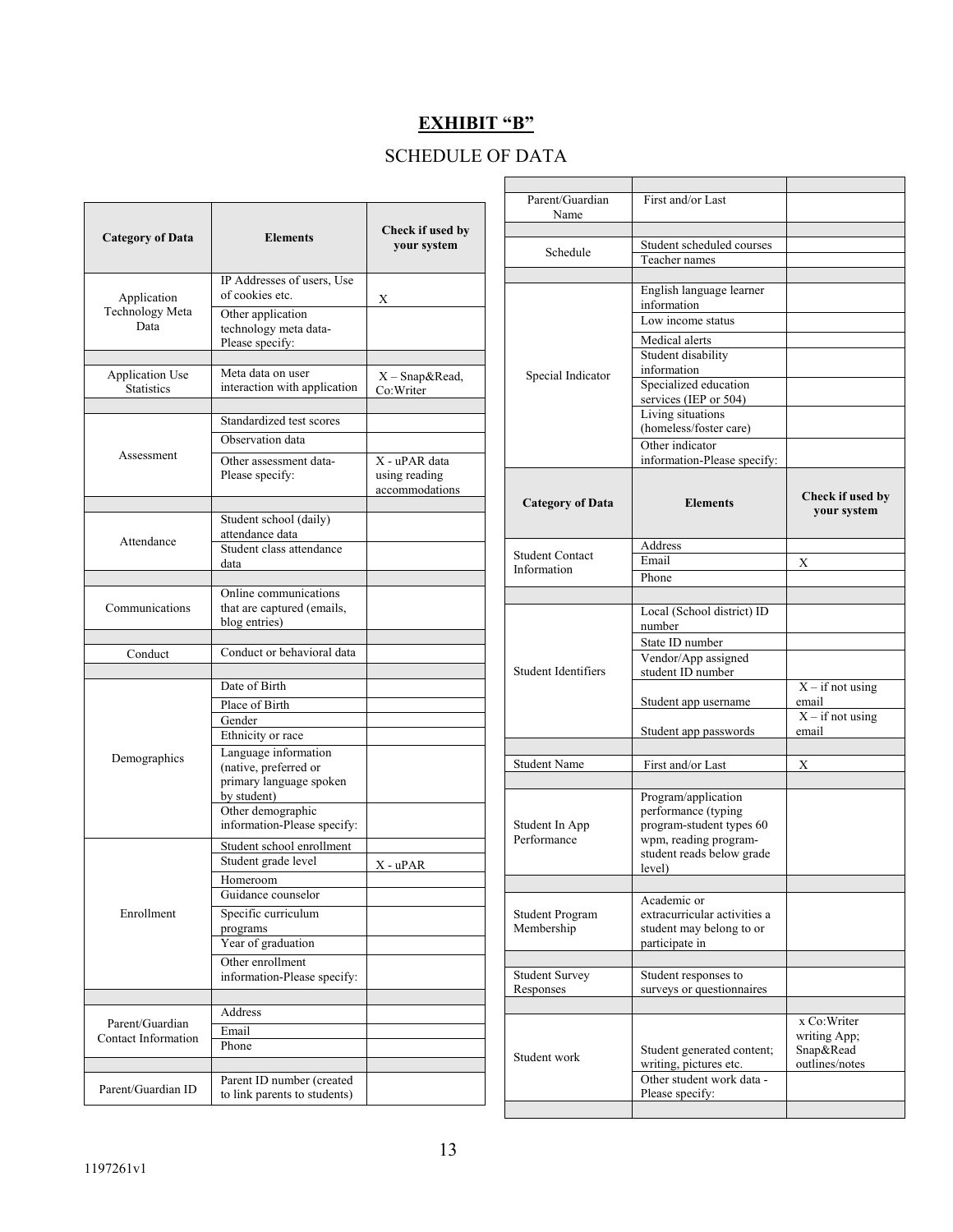| Transcript     | Student course grades     |
|----------------|---------------------------|
|                | Student course data       |
|                | Student course            |
|                | grades/performance scores |
|                | Other transcript data -   |
|                | Please specify:           |
|                |                           |
|                | Student bus assignment    |
| Transportation | Student pick up and/or    |
|                | drop off location         |

|       | Student bus card ID<br>number                                                                   |  |
|-------|-------------------------------------------------------------------------------------------------|--|
|       | Other transportation data -<br>Please specify:                                                  |  |
|       |                                                                                                 |  |
| Other | Please list each additional<br>data element used, stored<br>or collected by your<br>application |  |

The Provider may update the categories of data collected in Exhibit B after execution of this Agreement by providing notice to the LEA (and Subscribing LEAs applicable) of the updated categories of Student Data collected through a revised Exhibit B, which will thereafter become a part of the DPA and supersede the prior Exhibit B.

Unless specific products are listed, an X indicates this data is collected by all products listed in Exhibit A.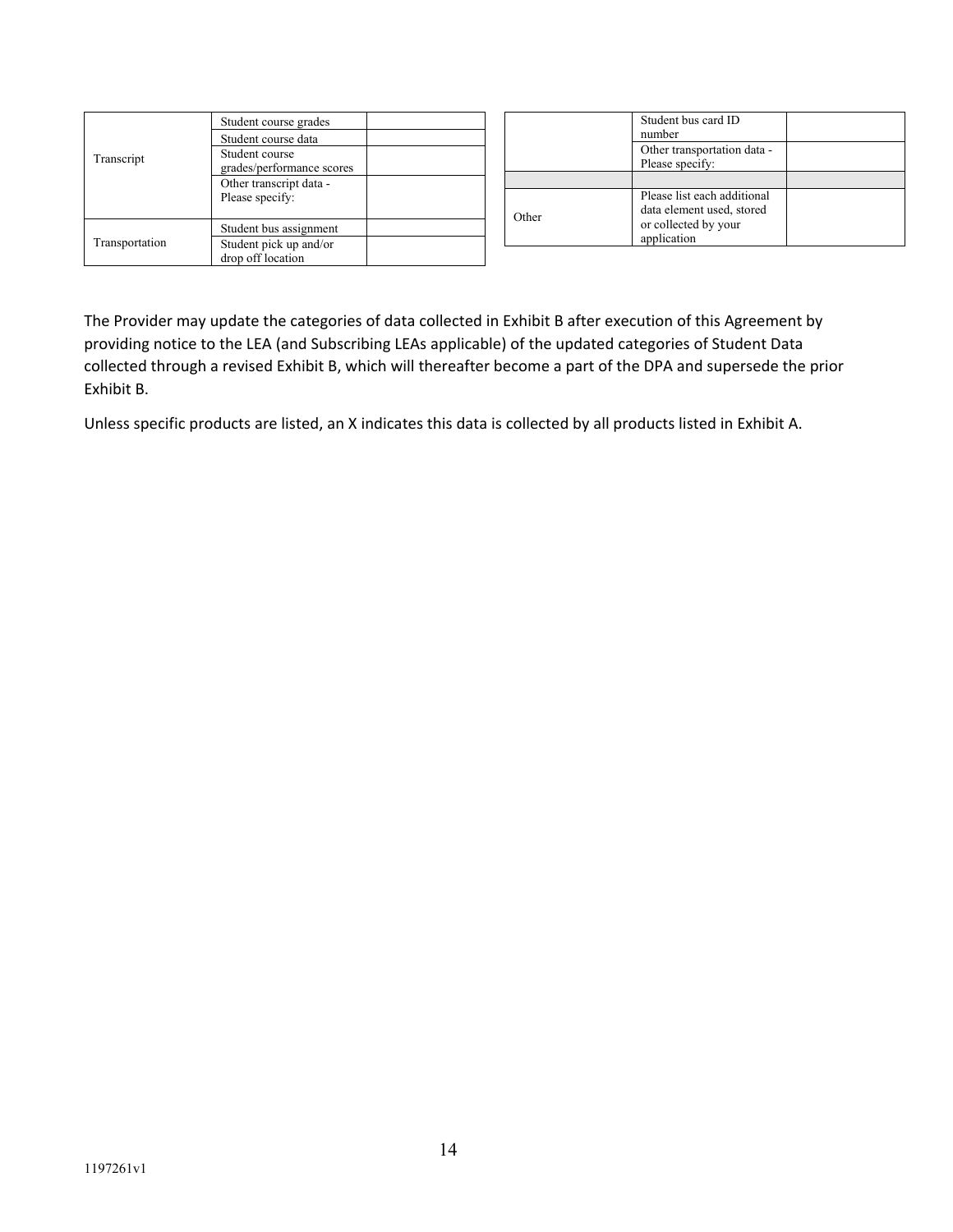#### **EXHIBIT "C"**

#### DEFINITIONS

**De-Identifiable Information (DII):** De-Identification refers to the process by which the Vendor removes or obscures any Personally Identifiable Information ("PII") from student records in a way that removes or minimizes the risk of disclosure of the identity of the individual and information about them. The Provider's specific steps to de-identify the data will depend on the circumstances, but should be appropriate to protect students. Some potential disclosure limitation methods are blurring, masking, and perturbation. De-identification should ensure that any information when put together cannot indirectly identify the student, not only from the viewpoint of the public, but also from the vantage of those who are familiar with the individual.

**NIST 800-63-3**: Draft National Institute of Standards and Technology ("NIST") Special Publication 800-63-3 Digital Authentication Guideline.

**Personally Identifiable Information (PII):** The terms "Personally Identifiable Information" or "PII" shall include, but are not limited to, student data, metadata, and user or pupil-generated content obtained by reason of the use of Provider's software, website, service, or app, including mobile apps, whether gathered by Provider or provided by LEA or its users, students, or students' parents/guardians. PII includes, without limitation, at least the following:

| <b>First Name</b>         | Home Address                |
|---------------------------|-----------------------------|
| Last Name                 | Subject                     |
| Telephone Number          | <b>Email Address</b>        |
| Discipline Records        | <b>Test Results</b>         |
| Special Education Data    | Juvenile Dependency Records |
| Grades                    | Evaluations                 |
| Criminal Records          | Medical Records             |
| <b>Health Records</b>     | Social Security Number      |
| Biometric Information     | Disabilities                |
| Socioeconomic Information | <b>Food Purchases</b>       |
| Political Affiliations    | Religious Information       |
| <b>Text Messages</b>      | Documents                   |
| Student Identifiers       | Search Activity             |
| Photos                    | Voice Recordings            |
| Videos                    | Date of Birth               |
| Grade                     | Classes                     |

General Categories:

Indirect Identifiers: Any information that, either alone or in aggregate, would allow a reasonable person to be able to identify a student to a reasonable certainty

Information in the Student's Educational Record

Information in the Student's Email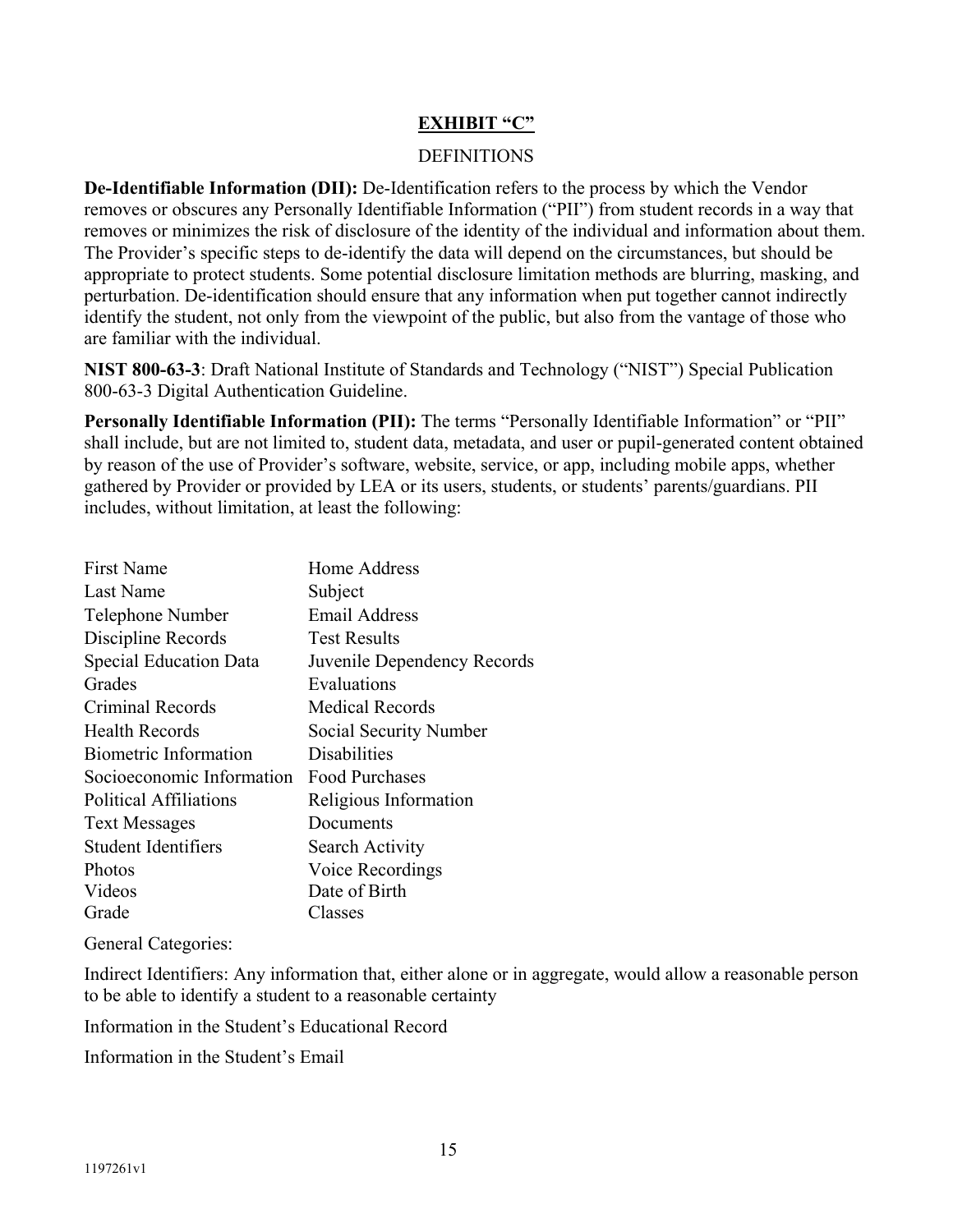**Provider:** For purposes of the DPA, the term "Provider" means provider of digital educational software or services, including cloud-based services, for the digital storage, management, and retrieval of pupil records.

**Pupil Generated Content:** The term "pupil-generated content" means materials or content created by a pupil during and for the purpose of education including, but not limited to, essays, research reports, portfolios, creative writing, music or other audio files, photographs, videos, and account information that enables ongoing ownership of pupil content.

**Pupil Records:** Means both of the following: (1) Any information that directly relates to a pupil that is maintained by LEA and (2) any information acquired directly from the pupil through the use of instructional software or applications assigned to the pupil by a teacher or other local educational LEA employee.

**School Official**: For the purposes of this Agreement and pursuant to 34 CFR 99.31 (B), a School Official is a contractor that: (1) Performs an institutional service or function for which the agency or institution would otherwise use employees; (2) Is under the direct control of the agency or institution with respect to the use and maintenance of education records; and (3) Is subject to 34 CFR 99.33(a) governing the use and re-disclosure of personally identifiable information from student records.

**Student Data:** Student Data includes any data, whether gathered by Provider or provided by LEA or its users, students, or students' parents/guardians, that is descriptive of the student including, but not limited to, information in the student's educational record or email, first and last name, home address, telephone number, email address, or other information allowing online contact, discipline records, videos, test results, special education data, juvenile dependency records, grades, evaluations, criminal records, medical records, health records, social security numbers, biometric information, disabilities, socioeconomic information, food purchases, political affiliations, religious information text messages, documents, student identifies, search activity, photos, voice recordings or geolocation information. Student Data shall constitute Pupil Records for the purposes of this Agreement, and for the purposes of Rhode Island and Federal laws and regulations. Student Data as specified in Exhibit B is confirmed to be collected or processed by the Provider pursuant to the Services. Student Data shall not constitute that information that has been anonymized or de-identified, or anonymous usage data regarding a student's use of Provider's services.

**Subscribing LEA**: An LEA that was not party to the original Services Agreement and who accepts the Provider's General Offer of Privacy Terms.

**Subprocessor:** For the purposes of this Agreement, the term "Subprocessor" (sometimes referred to as the "Subcontractor") means a party other than LEA or Provider, who Provider uses for data collection, analytics, storage, or other service to operate and/or improve its software, and who has access to PII.

**Targeted Advertising**: Targeted advertising means presenting an advertisement to a student where the selection of the advertisement is based on student information, student records or student generated content or inferred over time from the usage of the Provider's website, online service or mobile application by such student or the retention of such student's online activities or requests over time.

**Third Party**: The term "Third Party" means an entity that is not the provider or LEA.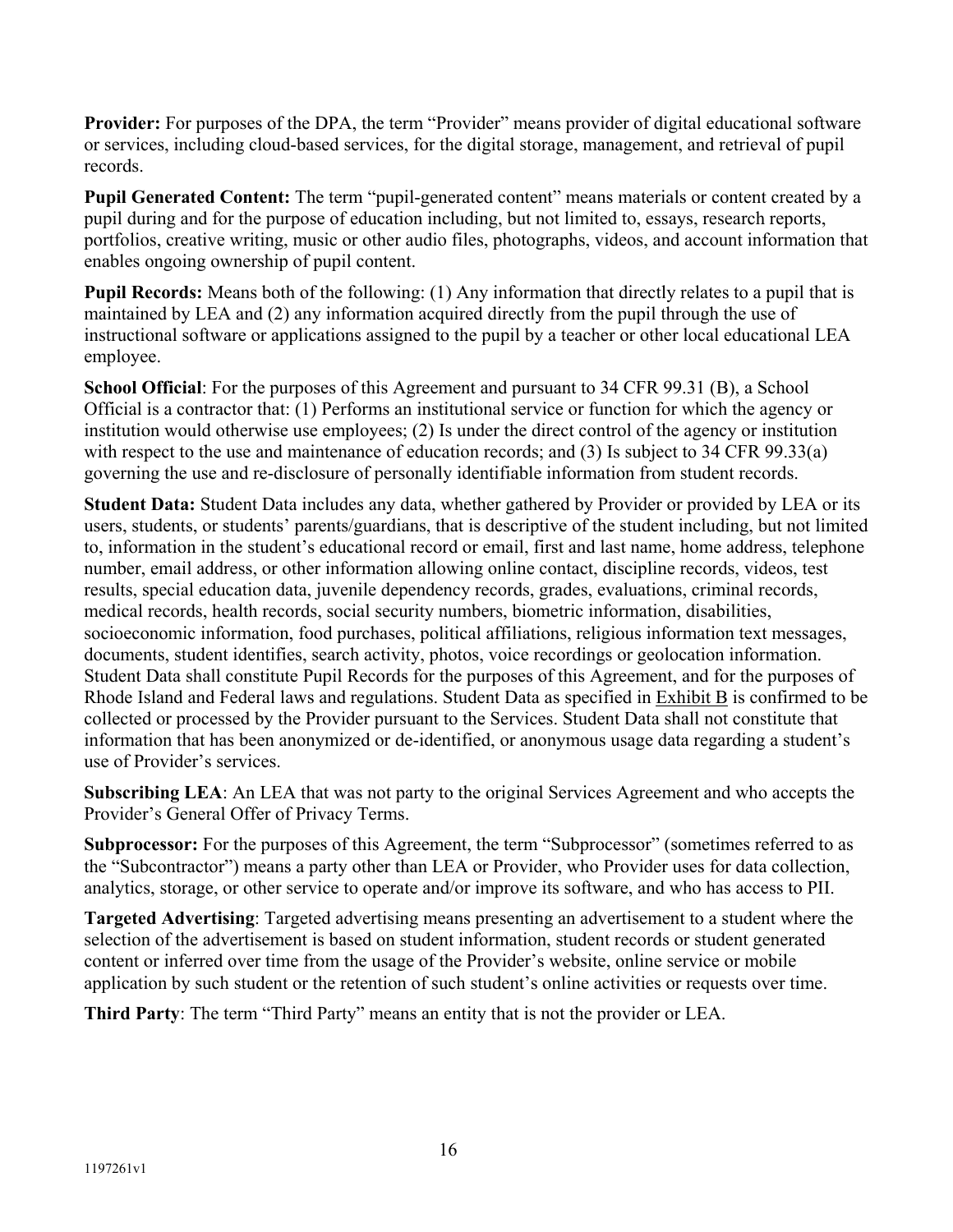# **EXHIBIT "D"**

# **DIRECTIVE FOR DISPOSITION OF DATA**

[Name or District or LEA] directs Don Johnston Incorporated to dispose of data obtained by Company pursuant to the terms of the DPA between LEA and Provider. The terms of the Disposition are set forth below:

### 1. Extent of Disposition

Disposition is partial. The categories of data to be disposed of are set forth below or are found in an attachment to this Directive:

[Insert categories of data here]

 $X$  Disposition is Complete. Disposition extends to all categories of data.

2. Nature of Disposition

 $X$  Disposition shall be by destruction or deletion of data.

Disposition shall be by a transfer of data. The data shall be transferred to the following site as follows:

[Insert or attach special instructions.]

3. Timing of Disposition

Data shall be disposed of by the following date:

As soon as commercially practicable

X By (Insert Date] 30 days after subscription termination and 65 days from backups

4. Signature

 $\overline{\phantom{a}}$  . The set of the set of the set of the set of the set of the set of the set of the set of the set of the set of the set of the set of the set of the set of the set of the set of the set of the set of the set o (Authorized Representative of LEA

Date

5. Verification of Disposition of Data

Authorized Representative of Company Date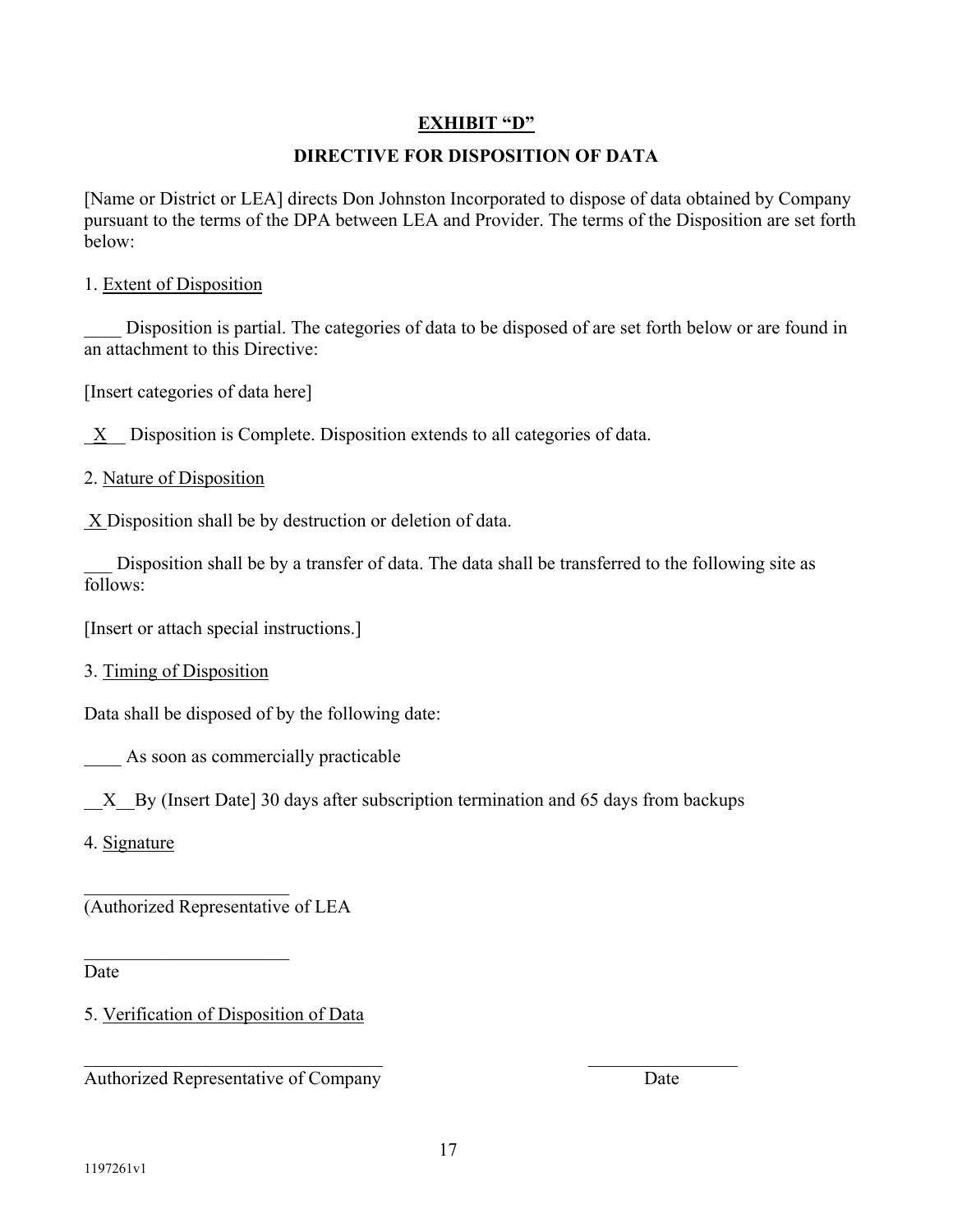# **OPTIONAL: EXHIBIT "F" DATA SECURITY REQUIREMENTS**

Having robust data security policies and controls in place are the best ways to ensure data privacy. Please answer the following questions regarding the security measures in place in your organization:

4. Does your organization have a data security policy?  $X$  Yes  $\Box$  No

If yes, please provide it.

5. Has your organization adopted a cybersecurity framework to minimize the risk of a data breach? If so which one(s):

\_\_\_\_ ISO 27001/27002

 $\underline{X}$  CIS Critical Security Controls

\_\_\_\_ NIST Framework for Improving Critical Infrastructure Security

Other:

3. Does your organization store any customer data outside the United States?  $\Box$  Yes X No

B. 4. Does your organization encrypt customer data both in transit and at rest? X Yes  $\Box$  No

C. 5. Please provide the name and contact info of your Chief Information Security Officer (CISO) or the person responsible for data security should we have follow-up questions.

Name: Kevin Johnston

Contact information:  $800-999-4660$ 

D. 6. Please provide any additional information that you desire.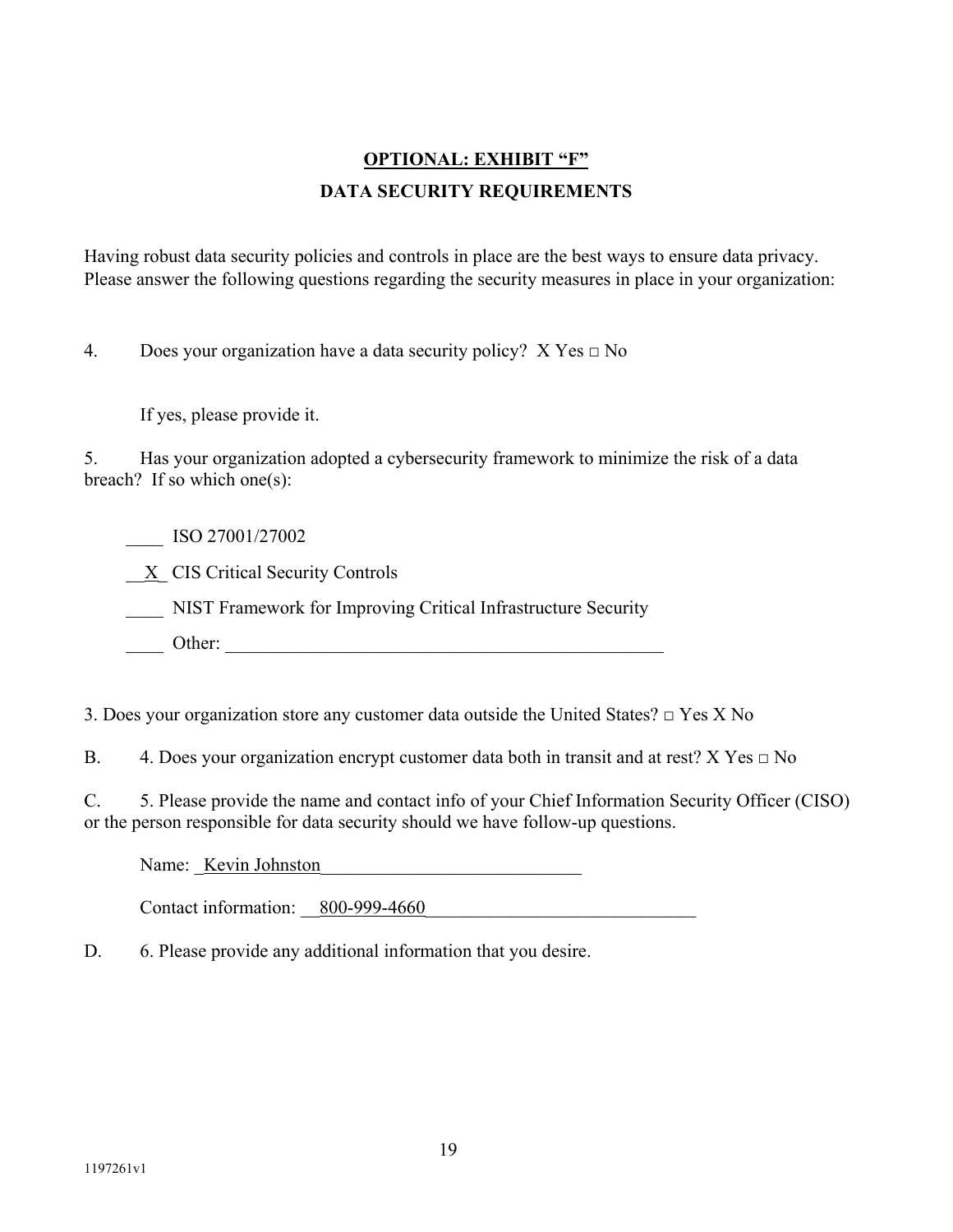# 2021 RI DPA DonJohnston\_Warwick

Final Audit Report 2021-03-15

| Created:        | 2021-03-12                                       |
|-----------------|--------------------------------------------------|
| By:             | Christine Bjorklund (cbjorklund@donjohnston.com) |
| Status:         | Signed                                           |
| Transaction ID: | CBJCHBCAABAAXYsvPg65YWUpb1-q5J532BhaijQ3YyqH     |

# "2021 RI DPA DonJohnston\_Warwick" History

- **D** Document created by Christine Bjorklund (cbjorklund@donjohnston.com) 2021-03-12 - 9:57:59 PM GMT- IP address: 173.20.194.41
- Document emailed to Ruth Ziolkowski (rziolkowski@donjohnston.com) for signature 2021-03-12 - 10:00:19 PM GMT
- **Email viewed by Ruth Ziolkowski (rziolkowski@donjohnston.com)** 2021-03-15 - 2:30:15 AM GMT- IP address: 74.125.212.139
- $\mathscr{O}_0$  Document e-signed by Ruth Ziolkowski (rziolkowski@donjohnston.com) Signature Date: 2021-03-15 - 2:31:35 AM GMT - Time Source: server- IP address: 67.184.111.5

**Agreement completed.** 2021-03-15 - 2:31:35 AM GMT